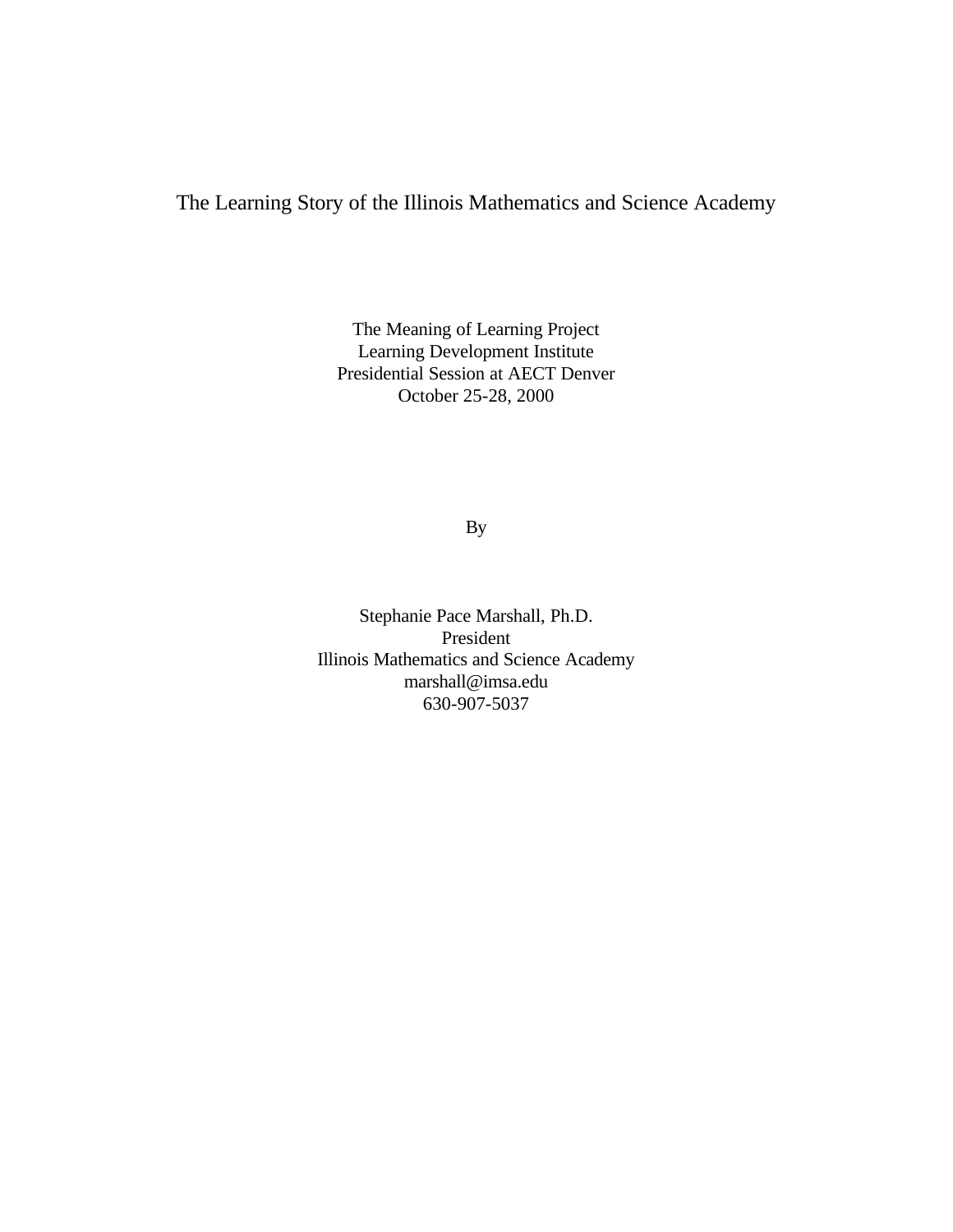## The Learning Story of the Illinois Mathematics and Science Academy

## **Context**

In a 1998 *Chicago Tribune* interview with Mary Catherine Bateson, anthropologist, author and daughter of Margaret Mead and Gregory Bateson, Ms. Bateson was asked, "How does a parent today prepare a child for a future world that is difficult for that parent to imagine?" (Schreuder, 1998, p. 2).

Ms. Bateson replied, "Suppose you knew that your child would be part of a group that went to form the first colony on another planet, how would you prepare this child for life there? That's the kind of thing we should be asking ourselves about education. You can't prepare the child for the job market that will exist 20 years from now. So how can you build a curriculum that will shape an individual to be a pioneer in an unknown land because that's what the future is…" (Schreuder, 1998, p. 2).

Reflective educators have long been asking this question; but never has the need for a response grounded in new insights about human learning and the transformation of the traditional structures of schooling been more essential. The quality of our future is inextricably connected to our capacity for knowledge acquisition, knowledge generation and continuous learning; these capacities will be the new measure of "wealth" and "wealth creation" in the knowledge era.

## **Introduction**

This paper is a story.

It is the story of a relatively young institution, the Illinois Mathematics and Science Academy (IMSA). The story describes what we are doing to design a learning environment that develops and nurtures intellectual and creative talent primarily in mathematics and science. We want our students to be able to invent what we call 'a new mind' and facilitate that process through the creation of an intellectually rigorous, thoughtful, imaginative and reflective learning community that liberates the goodness and genius of all children and invites and inspires the power and creativity of the human spirit for the world.

It is also the story of an experiment in learning; a 'work in progress' that seeks to understand and clarify the relationships between intentionally designed learning experiences that are competency-driven, inquiry-based, problem-centered and integrative; the capacity of a learner to create a more integrative and reflective mind; and the ability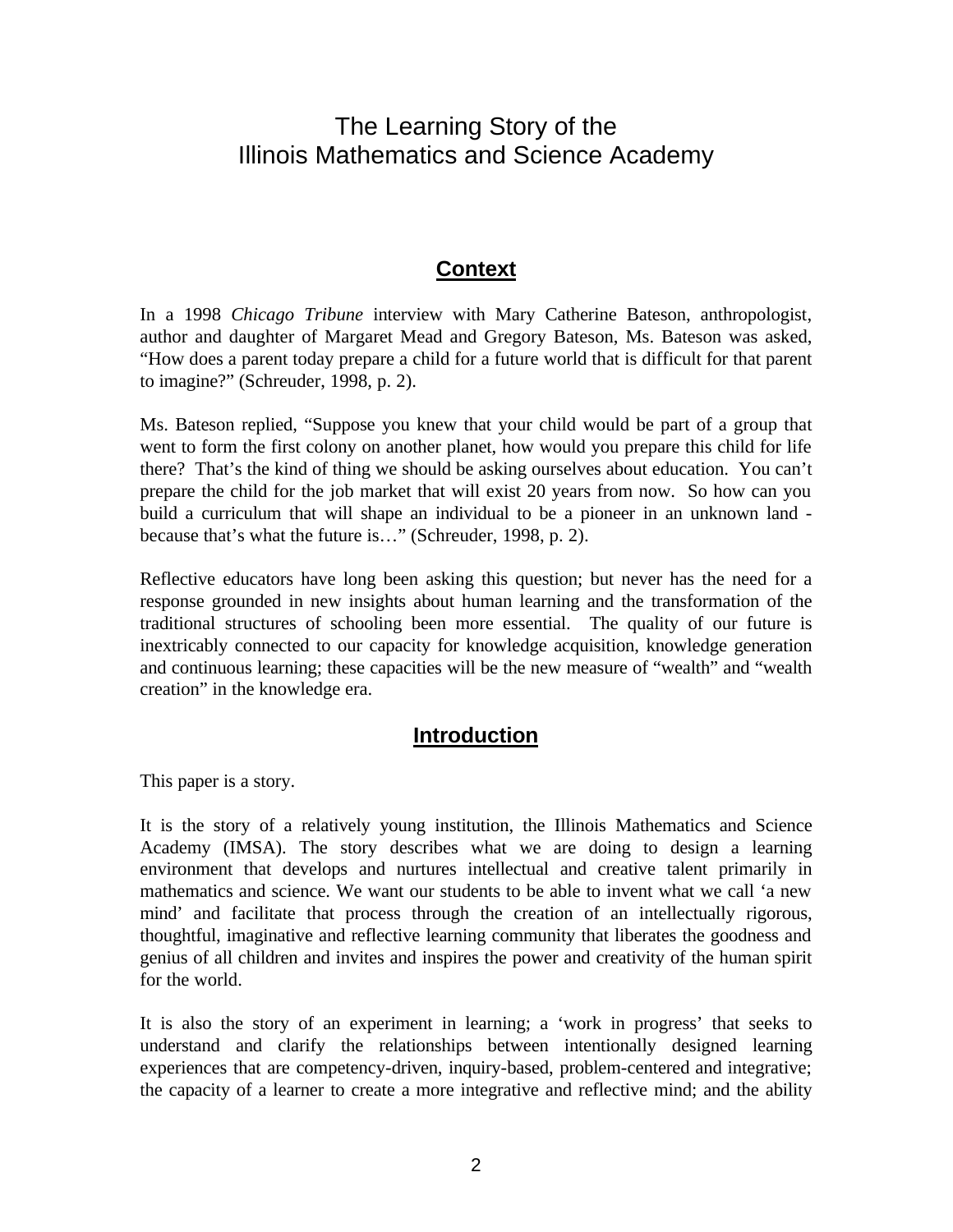and desire of learners to imagine and then work to create a compassionate and sustainable world that works for everyone.

It is our belief that there is a profound connection between the world we wish to create, the mind needed to create it and the learning environment and learning experiences we create for children by design. It is this belief that drives us to engage in the work required to resolve two critical questions:

- What is the nature of the learning paradigm that must ground our knowing for a new and sustainable global community?
- What learning conditions enable this new paradigm of learning to become manifest in schools in order to make generative and integrated understanding more likely?

IMSA's story is our journey into the exploration of these questions.

## **IMSA's Creation and History**

Co-founded by Nobel Laureate Dr. Leon Lederman and the former Governor of Illinois James R. Thompson, the Illinois Mathematics and Science Academy was established by the Illinois General Assembly in 1986 as the United States' first three-year public residential learning laboratory for high school age students with demonstrated talent and potential for mathematics and science. Currently 650 academically talented students from throughout Illinois attend the Academy for 3 years (grades 10-12); admission is highly selective and there are no fees for tuition or room and board. The Academy is also required to serve as a catalyst to stimulate improvement in the teaching and learning of mathematics and science for all Illinois students and teachers.

Despite the uniqueness of our student population and learning environment, I invite you to transcend these contexts and apply the learning principles described to the creation of any learning environment designed to develop and nurture critical and creative thinking, intellectual rigor, curiosity, imagination, and authentic engagement with fundamental concepts and transdisciplinary questions that immerse the learner in significant real-life dilemmas.

## **IMSA'S Mandate and Challenge**

The Illinois Mathematics and Science Academy is charged to create an exceptional learning environment for our students and to advance teaching and learning in mathematics and science in Illinois and beyond. This latter mandate is the most challenging. Although we offer systemic professional learning experiences for Illinois teachers grounded in our beliefs about human learning and designed around our core competencies (learning experiences that are competency-driven, inquiry-based, problemcentered and integrative), we do not control the learning conditions in other schools. Nonetheless, both our experience and our research support the belief that all students will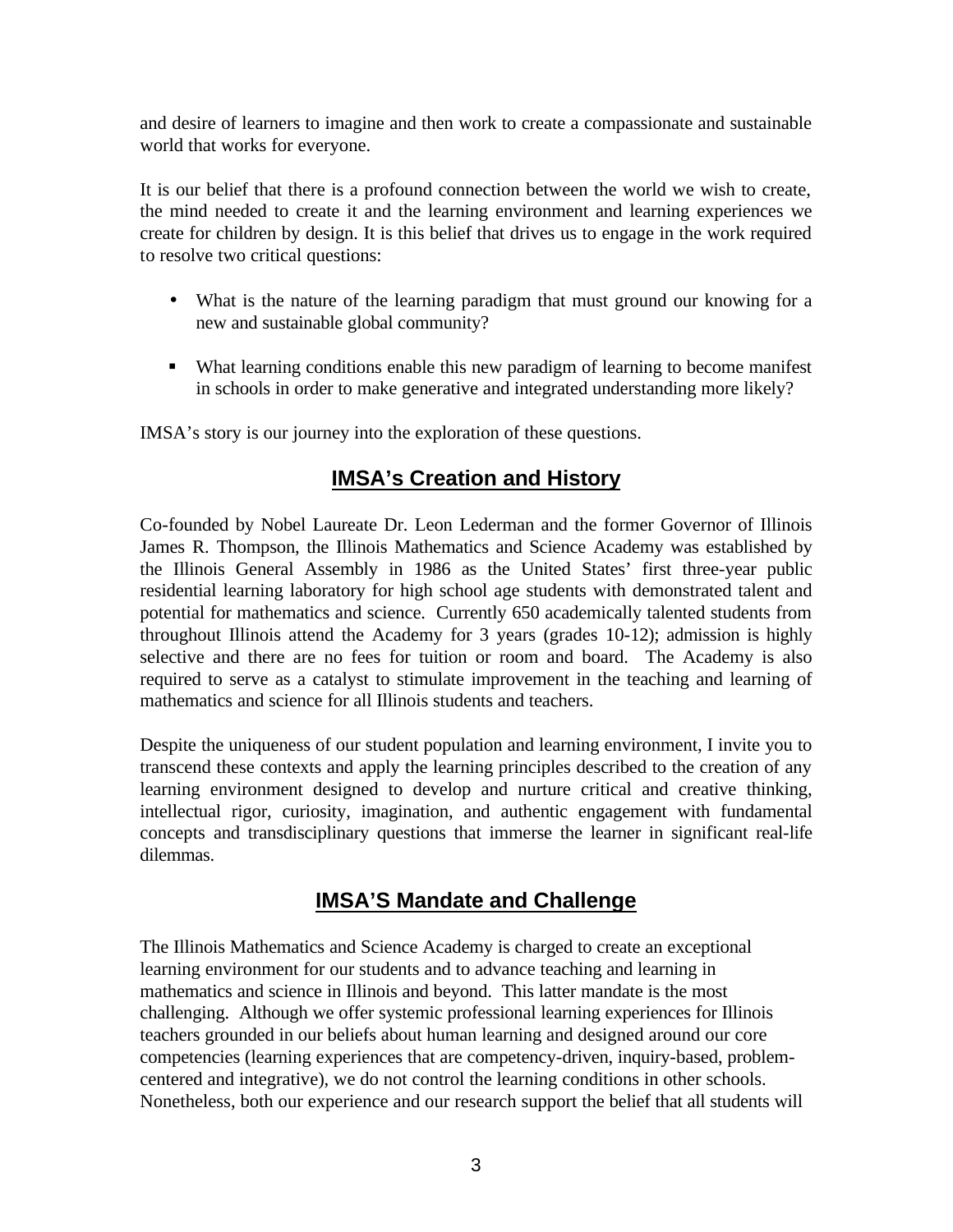achieve at significantly higher levels of disciplinary and interdisciplinary understanding and will learn how to engage in the doing of real science, *if* learning experiences are intentionally designed to enable them to do so.

## **New Design Principles for Learning**

The last decade has produced remarkable new insights about human learning. It is our belief that if we want to develop self-directed, inquiring, collaborative, and courageous pioneers, we must create learning conditions based on these principles derived from our emerging understandings of cognition (mind) and neuroscience (brain).

Although our current knowledge about the structural development and neural functioning of our brain is insufficient to definitively use it to create learning conditions, there does seem to be an emerging set of "brain/mind" principles that can inform our thinking. Formulated by Caine and Caine (1996, p. 2-4), these principles, "serve as prisms for integrating research in many fields and guiding the ways in which we think about the brain…" [and]...these principles serve to bring to educators at least 12 coherent factors that reliably and with integrity describe learning…".

What are these brain/mind principles?

- *1. The mind/brain is a complex adaptive system; thoughts, emotions, imagination and predispositions operate concurrently.*
- *2. Learning engages the entire physiology; there is a direct relationship between our physiological functioning and our capacity to learn.*
- *3. The search for meaning is innate; the brain resists having meaninglessness imposed on it.*
- *4. The search for meaning occurs through patterning; learners construct meaning through creating patterns of connections.*
- *5. Emotions are critical to patterning; emotions and thoughts shape each other and cannot be separated.*
- *6. Every mind/brain simultaneously perceives and creates parts and wholes; in a healthy person, both hemispheres interact in every activity.*
- *7. Learning involves both focused attention and peripheral perception; the brain absorbs information of which it is directly aware, but it also directly absorbs information that lies beyond the immediate focus of attention.*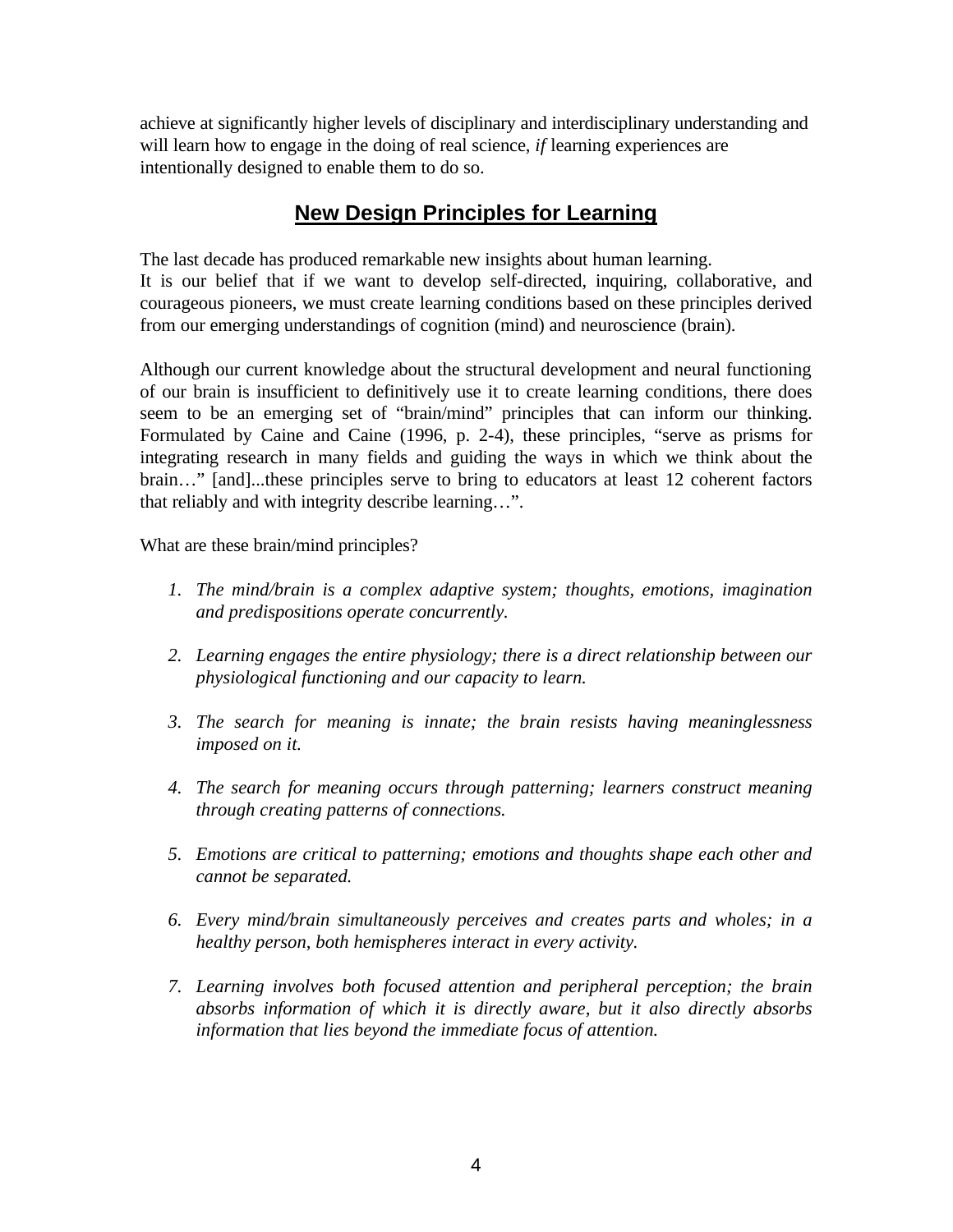- *8. Learning always involves conscious and unconscious processes; because entire experiences are processed, understanding may occur well after information was experienced.*
- *9. The mind/brain organizes memory in at least two different ways (spatial memory system and a set of systems for rote memory).*
- *10. Learning is development. Development occurs in several ways. In part, the brain is 'plastic'; much of its 'hard wiring' is shaped by experience.*
- *11. Learning is enhanced by challenge and inhibited by threat. The brain learns it makes maximum connections optimally when appropriately challenged, but 'downshifts' under perceived threat.*
- *12. Every mind/brain is unique; there are different learning styles, talents and types of intelligences.*

These brain/mind principles, reinforced by the Learner-Centered Psychological Principles created by the American Psychological Association (Lambert and McCombs, Eds.,1998) provide a compelling set of constructs that inform how we can design learning environments that accelerate our natural learning process.

Such environments will enable learners to:

- 1. Direct their learning toward greater rigor, complexity, coherence, and integration.
- 2. Increase their intellectual, social and emotional engagement with and responsibility toward other faculty and fellow students, around questions of genuine significance.
- 3. Engage in collaborative, problem-centered and inquiry-based learning that develops integrative ways of knowing and transdisciplinary connections.
- 4. Participate in the world fully because they are 'fluent' in multiple 'languages' -- the languages of science, mathematics, poetry, music, nature, dance, arts and history.

In the absence of these skills, children are learning-disabled in a knowledge and information driven world; they will not be able to 'invent' the integrative mind required to advance the human condition in the  $21<sup>st</sup>$  Century.

## **Curriculum: Core Competencies and Goals**

IMSA's curriculum is a coherent and integrated body of knowledge and skills that actively engages students with the understandings and insights of disciplinary and interdisciplinary knowledge. Its coherence is derived not only from the structure of the disciplines, but also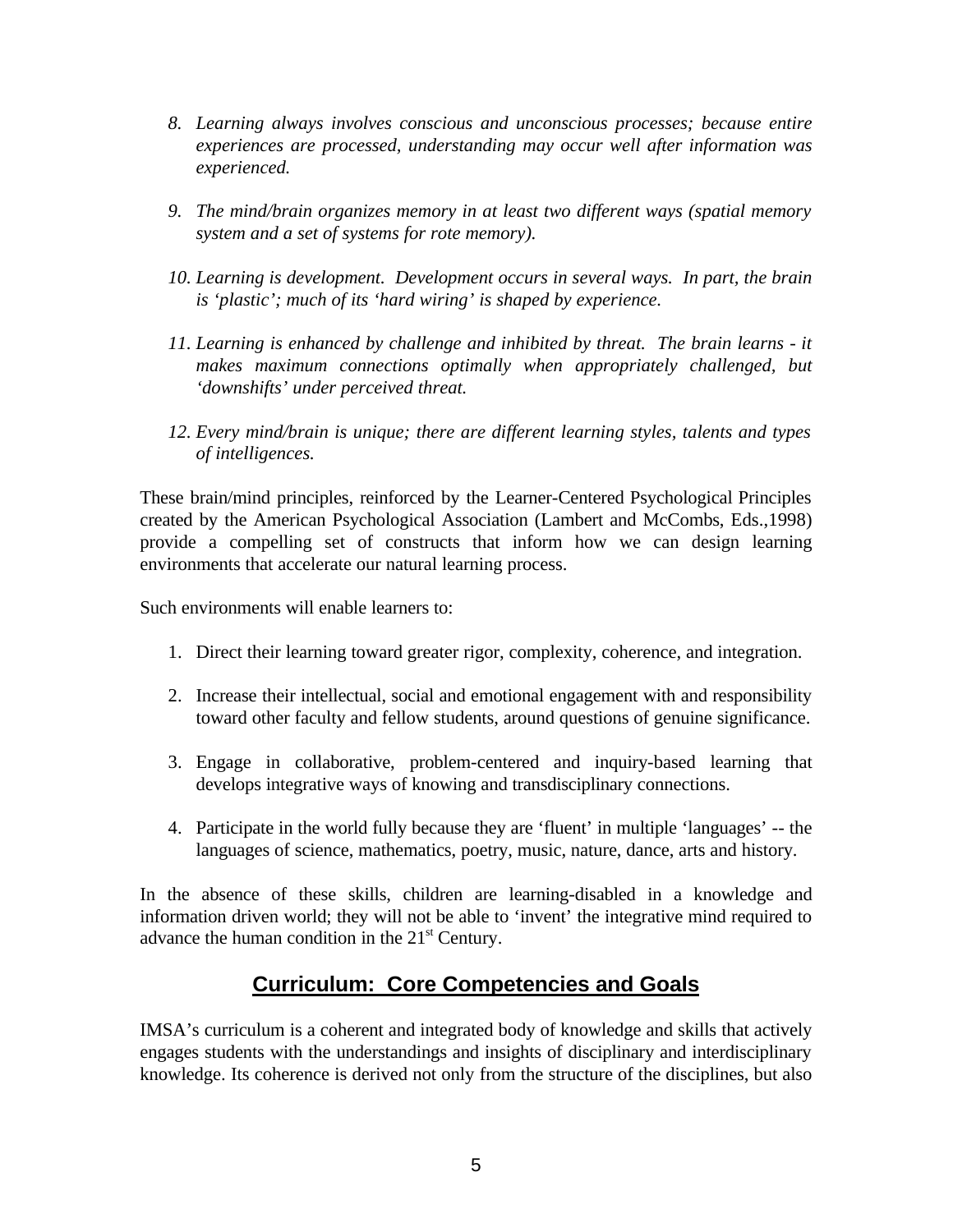their consilience. It is also grounded in the Institutions's beliefs, philosophy, vision and mission.

IMSA's philosophy - to teach each child as if he/she is capable of significantly influencing life on the planet, its vision - to liberate the goodness and genius of all children for the world, and its mission - to transform mathematics and science teaching and learning by developing ethical leaders and integrative thinkers, all serve as boundary 'membranes' of our curriculum and approach to learning.

The Academy's curriculum is designed to be competency-driven, inquiry-based, problemcentered and integrative and it focuses on critical and creative problem-finding and problem-solving with four primary goals:

.

- 1. To develop intellectual potential, academic achievement, creativity and responsibility in all students.
- 2. To approach mathematics and science as the products of human creativity and curiosity.
- 3. To foster interdisciplinary approaches to thinking and learning by integrating the study of mathematics and the natural and social sciences with the arts and the humanities.
- 4. To practice what we call 'apprentice investigation' appropriate to each discipline.

The Illinois Mathematics and Science Academy's commitment to a curriculum devoted to inquiry, problem-centeredness and integration is grounded in our belief that integrated ways of knowing can only be nurtured in a learning environment that fosters the 'interrogative mood.' Or, in the words of Michael Casey (personal communication, 1989) of IMSA's English faculty:

*If we are to develop ways to make active student discovery happen, take hold and endure, we must define who we are in the classroom. A teacher who facilitates discovery, who creates the environment that makes discovery possible must realize it is not an environment out there for them the students but that the interrogative mood includes the teacher as well.*

*It is not enough to ask questions that evoke responses. One could do that all day and cover nothing but fact. The teacher must raise questions that genuinely puzzle the asker.*

*Facilitating discovery is the ultimate intellectual exposure because the way to encourage thinking is to be thinking yourself.*

The primary focus of the Academy's program is to develop thoughtful inquirers, ethical leaders, and responsible stewards. While much of our instruction occurs through in-class seminars and laboratory experiences, significant learning and research takes place outside of the geographic boundaries of the Academy. One day per week approximately 25% of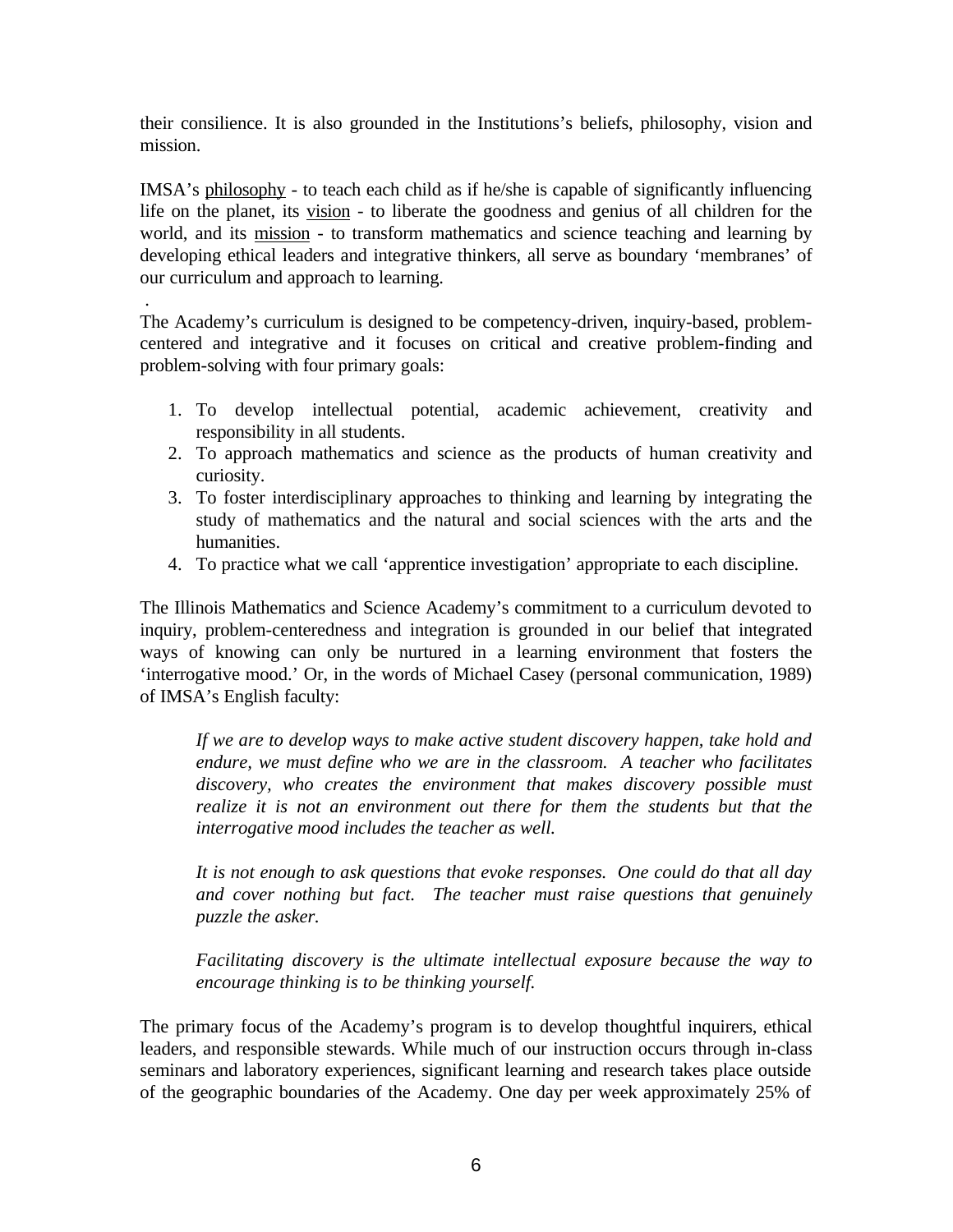the student body (150 students) voluntarily leave campus for a full day and are engaged in a formal mentorship experience with renowned scientists, mathematicians and experts in other disciplines.

This yearlong research experience culminates in a formal on-campus presentation day where the students (with their mentors present) describe their research. Students not choosing to participate in this program are engaged in their own (preapproved) Plan of Inquiry, interdisciplinary seminars, or independent study. Approximately 60 students are annually invited to present their research in prestigious national and international research conferences.

Through these learning experiences, students are actively engaged in knowledge generation as well as knowledge acquisition. They are collegial researchers and equal partners; they experience the joy of discovery and the disappointment of failure. They learn the power of possibility, in following a question wherever it leads and in figuring things out. They are honored and respected for their talents and their questions.

IMSA is striving to design a learning environment that provides a forum for risk, novelty, experimentation and challenge and that gives power, time and voice to student inquiry and creativity. This learning environment is grounded in IMSA's Standards of Significant Learning (SSLs).

## **Standards of Significant Learning: Developing the Integrative Mind**

IMSA's curriculum is designed to enable students to demonstrate growth on what is called Standards of Significant Learning. These standards represent and provide evidence for the presence of those habits of mind that we believe contribute to integrative ways of knowing; we expect these ways of knowing to broaden and deepen over time.

An enumeration of the SSL's follows:

### **I. Developing the Tools of Thought**

- A. Develop automaticity in skills, concepts, and processes that support and enable complex thought.
- B. Construct questions that further understanding, forge connections, and deepen meaning.
- C. Precisely observe phenomena and accurately record findings.
- D. Evaluate the soundness and relevance of information and reasoning.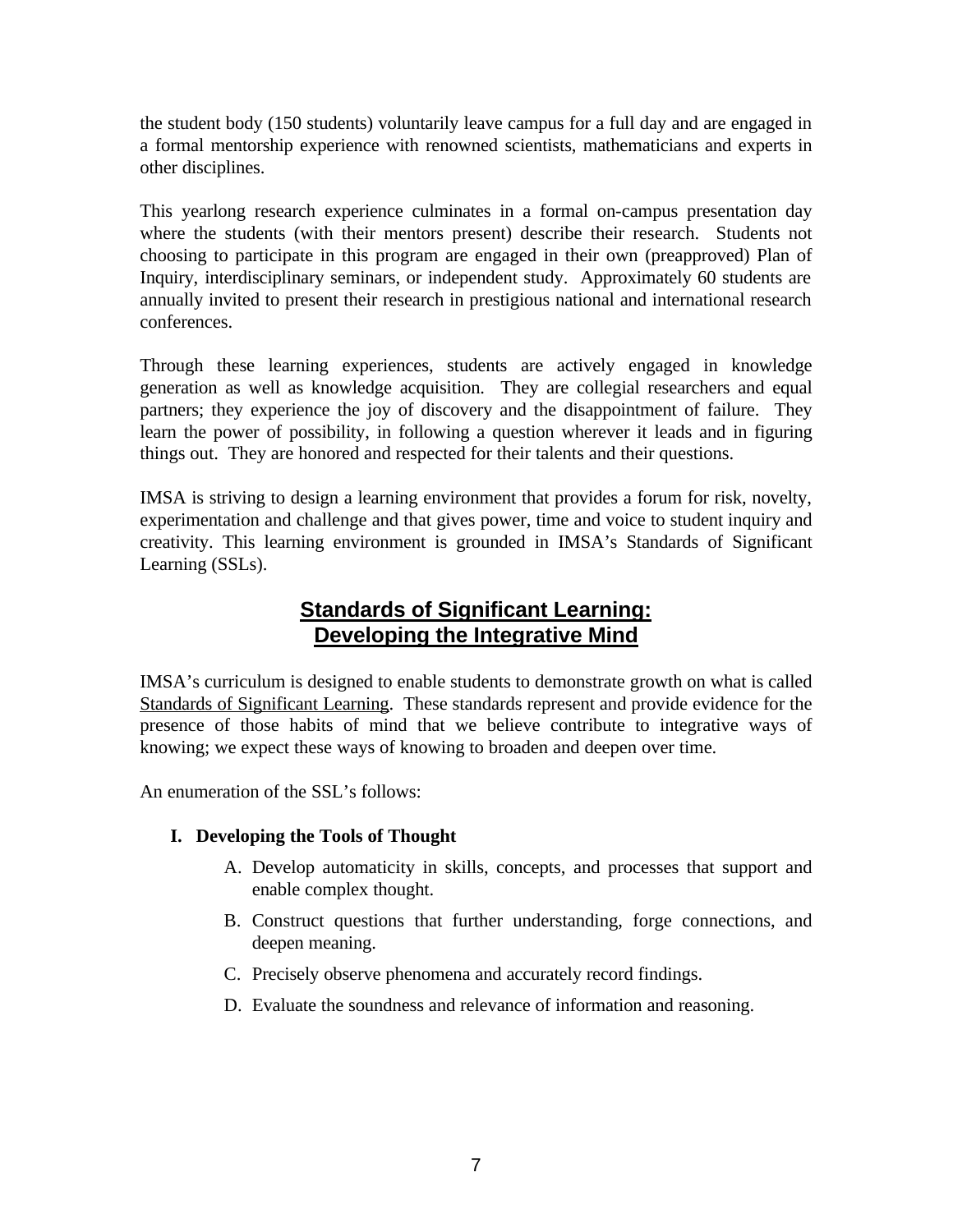#### **II. Thinking About Thinking**

- A. Identify unexamined cultural, historical, and personal assumptions and misconceptions that impede and skew inquiry.
- B. Find and analyze ambiguities inherent within any set of textual, social, physical, or theoretical circumstances.

#### **III. Extending and Integrating Thought**

- A. Use appropriate technologies as extensions of the mind.
- B. Recognize, pursue, and explain substantive connections within and among areas of knowledge.
- C. Recreate the 'beautiful conceptions' that give coherence to structures of thought.

#### **IV. Expressing and Evaluating Constructs**

- A. Construct and support judgments based on evidence.
- B. Write and speak with power, economy, and elegance.
- C. Identify and characterize the composing elements of dynamic and organic wholes, structures, and systems.
- D. Develop an aesthetic awareness and capability.

#### **V. Thinking and Acting With Others**

- A. Identify, understand, and accept the rights and responsibilities of belonging to a diverse community.
- B. Make reasoned decisions that reflect ethical standards, and act in accordance with those decisions.
- C. Establish and commit to a personal wellness lifestyle in the development of the whole self.

## **Mathematics and Science as Integral to the Human Experience**

As we continue to develop our program, we are acutely aware that decisions about curriculum, instruction and assessment are fundamentally decisions about the kind of minds we give our children the opportunity and invitation to create. If we are serious about solving the problems that plague us as a global community, we must invite our students to create the kind of mind that can identify and resolve these global human problems.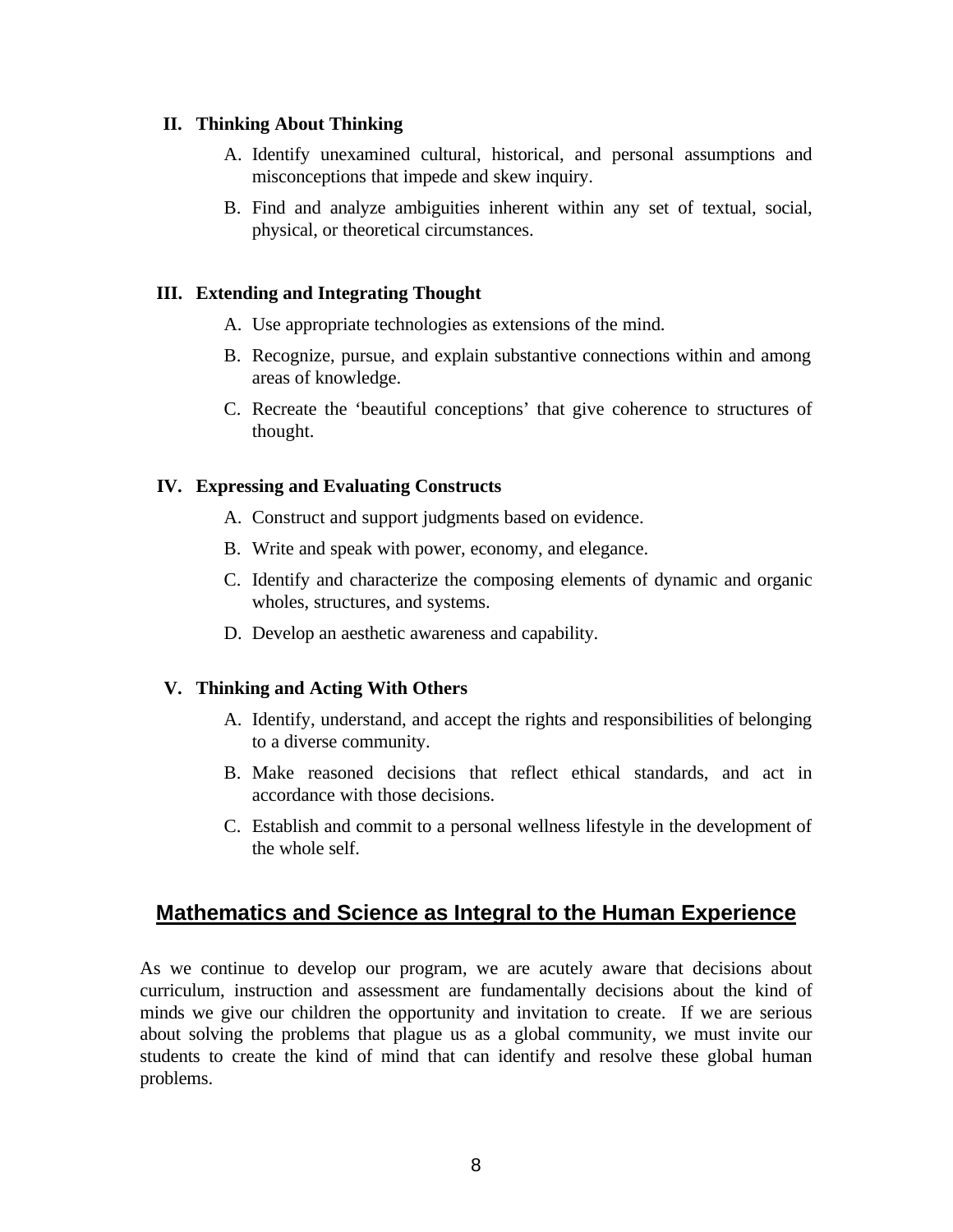This is especially critical in mathematics, science and technology education. Although mathematicians and scientists who have developed mathematical power and a scientific frame of mind understand the beauty, elegance, and symmetry of mathematics as a pattern language and know science to be a window to the wonders of the universe and the natural world, these understandings of and orientation to mathematics and science are foreign to most students. We believe that the reason this is so, is the antiseptically rational and narrow (algorithmic) approach to mathematics and science that permeates most classrooms, emphasizing information accumulation, while isolating the students from the essential questions, perplexities and wonders of the natural world.

It is no secret that it is possible to receive the highest score possible on a national standardized mathematics or physics exam and still not deeply understand basic concepts of the physical world. Although many high school students in the U.S. graduate with presumed disciplinary mastery, there is growing evidence to suggest that they also graduate with thinking that is characterized by stereotypes, misconceptions, unexamined assumptions and rigidly held algorithms that inhibit their achieving genuine and deep understanding.

Mathematics is the universal language of science. It is a language of patterns and relationships as well as a discipline that explores relationships among abstractions. Students must perceive mathematics as part of the scientific endeavor. They must comprehend the nature of mathematical thinking, they must become familiar with how mathematical knowledge is constructed, and they must understand what drives mathematical inquiry.

Mathematics is a language of symmetry and interconnection, but students view it as linear and discrete. Mathematics is a form of abstraction, of symbolic transformation and application, but students view it as a process of memorization and computation.

As children, we don't begin our exploration of relationships of the natural world in this way. At a deep and fundamental level, every child is born a scientist. Unfortunately, the mathematics and science taught in most of our schools diminishes our natural capacity for inquiry and exploration. We must continuously rekindle students' inquisitiveness about the natural world by creating learning experiences that connect them to its wonders.

Within the framework of exploration and discovery in mathematics and science, students must be able to understand them as 'languages' and as 'ways of knowing,' whose knowledge base, symbol systems and concepts can enhance the understanding of other disciplines and other forms of knowing. Students must become 'multi-lingual;' they must be able to translate and use the symbol systems of one discipline to understand the complexity of others. If they don't, they simply will not have the tools for knowledge generation in the  $21<sup>st</sup>$  century.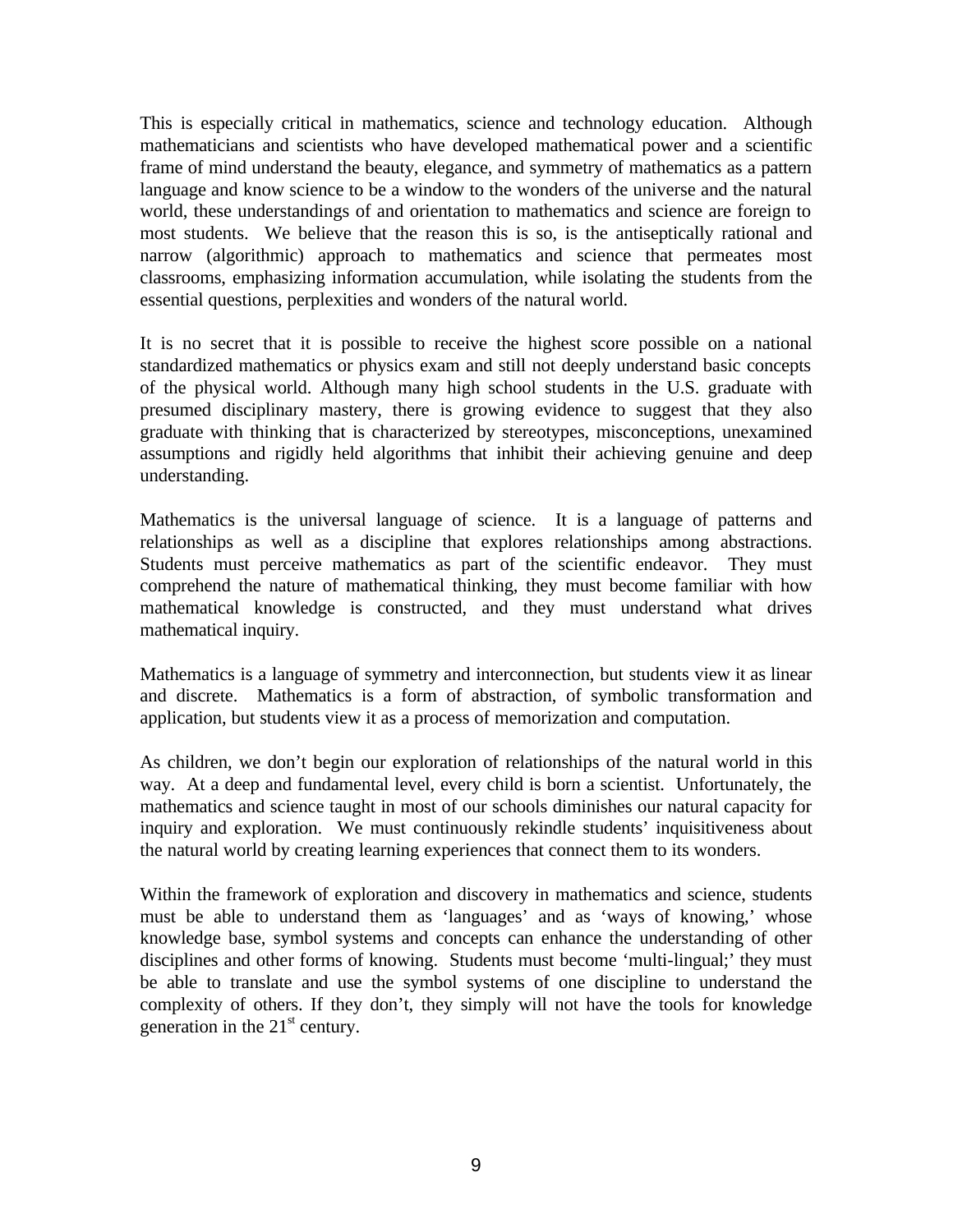Based on its beliefs, philosophy, vision and mission, IMSA chose, by design, to create learning experiences in math and science that connect students to the elegance of mathematics and the wonder of scientific inquiry and discovery.

I want to offer you an example of how the context of a 'mathematical caste of mind' can be encouraged through other disciplines, by describing an example of an assignment given by Bernard Hollister (personal communication, 1990) an IMSA social science instructor. The assignment is called 'The Story of an Equation,' and this is what was presented to the class.

In this activity you are going to be asked to develop an equation that sums up in a *mathematical way, just what civilization was.* 

*Historians are in rather general agreement that once humans ceased being hunters and gatherers and became farmers and herders, that the first great revolution in homo sapiens' life-style took place – civilization.*

*As you know, humans and nature have a love-hate relationship. Some scholars have argued that all of historical time has been one of struggle by humans attempting to master nature. There has been heated debate over just what is the interplay between technology, population, population growth, the importance of urbanization, change in general and other factors, and just how they 'equaled' civilization.*

*It is your task to develop a working equation for the birth of civilization that will explain the relationship of these factors to the emergence of civilization. And here are the factors…*

*'C' is Civilization 'T' is Time 'C' is Change 'TC' is Technology 'P' is Population 'A' is Area 'E' is Energy 'Ag' is Agriculture*

The students were given the opportunity to add any other variables that they found appropriate. The results of this assignment were fascinating. Some of the variables the students added included:

- 'G' Stability and effectiveness of the government
- 'Q' Quality of the lives of people
- 'SB' Shared Beliefs
- 'ES' Environmental Stress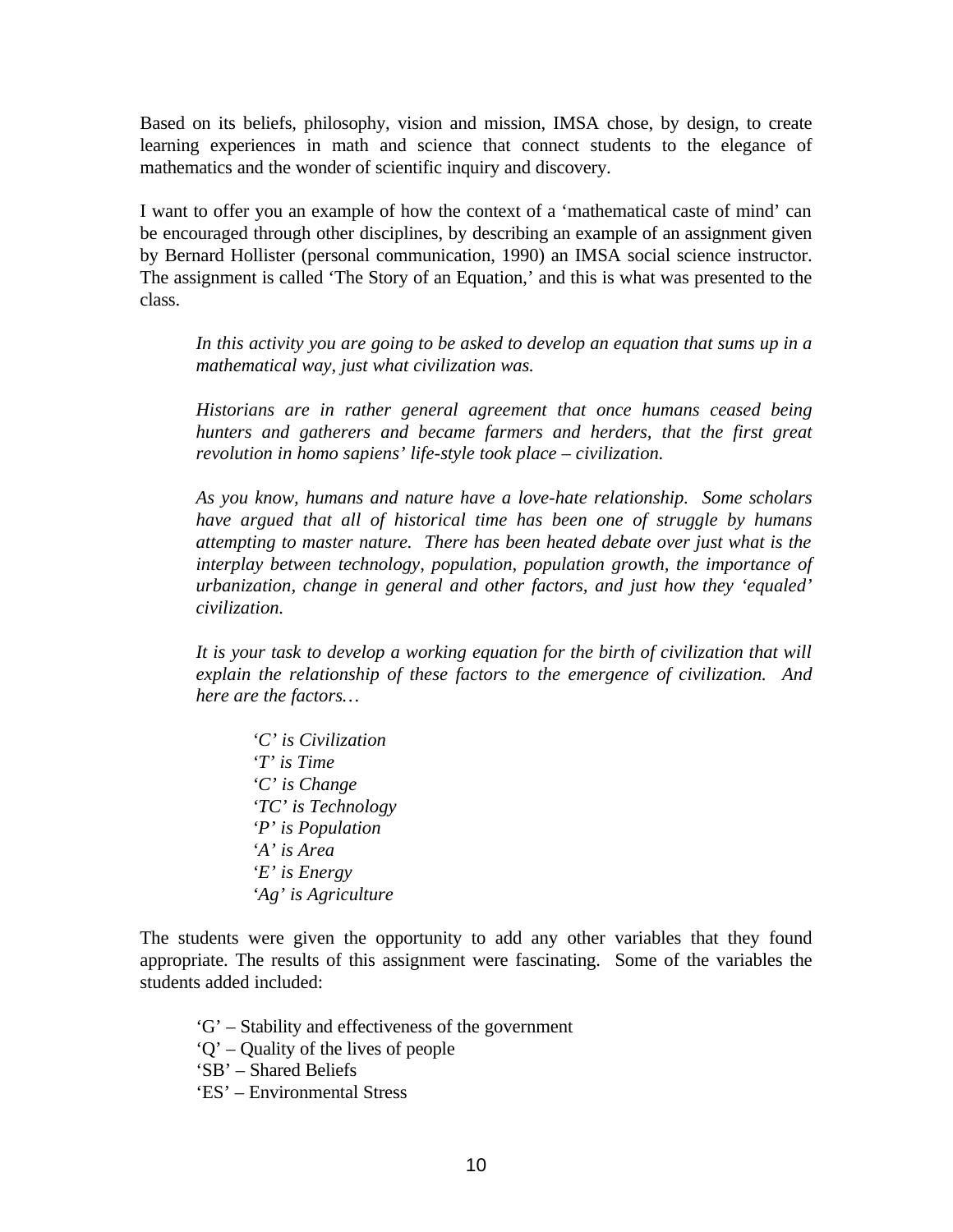'CM' – Creative Minority 'Cu' – Culture 'UM' – Unwashed Masses 'R' – Religion 'ME' – Morals and Ethics 'E' – Education 'H' – Health

The equations and their written descriptions were as varied as the students.

But, what is critical in looking at this example is how the integration of mathematical relationships with the understanding of the growth of civilization can begin to develop a mathematical frame of reference – an orientation and a way of viewing the patterns, relationships, and symmetries of mathematics as a part of all human learning and experience.

## **Core Mathematics Program – Mathematical Investigations**

IMSA's core mathematics program is entitled Mathematical Investigations. It is an integrated four-semester course sequence, designed to place greater emphasis on multiple representations of ideas, reasoning, problem-solving, communicating and connections among mathematical ideas and among mathematics and other disciplines. Students study concepts from all areas of pre-calculus mathematics including algebra, geometry, trigonometry, data analysis and discrete mathematics and they do so in an integrated problem-centered and collaborative manner. Students learn to use mathematics in a variety of intra and interdisciplinary settings in addition to advanced studies in mathematics.

The goals of Mathematical Investigation are to:

- Integrate topics from all areas of pre-calculus mathematics.
- Enable students to discover connections between and among algebra, geometry and trigonometry concepts.
- Enable students to pursue calculus at the advanced placement level and to participate in other mathematics electives such as discrete mathematics, statistics, or courses in problem solving.
- Enable students to question their assumptions about the learning and practice of mathematics, explore ways of verifying things for themselves, and apply mathematical knowledge to different contexts.
- Enable students to be responsible for accessing their own knowledge base rather than relying on review by the teacher.

Courses use two simultaneous instructional strategies. The first one involves in-class investigations conducted in small collaborative work groups using computer and graphing calculators. The second one involves weekly problem sets. Students are given a series of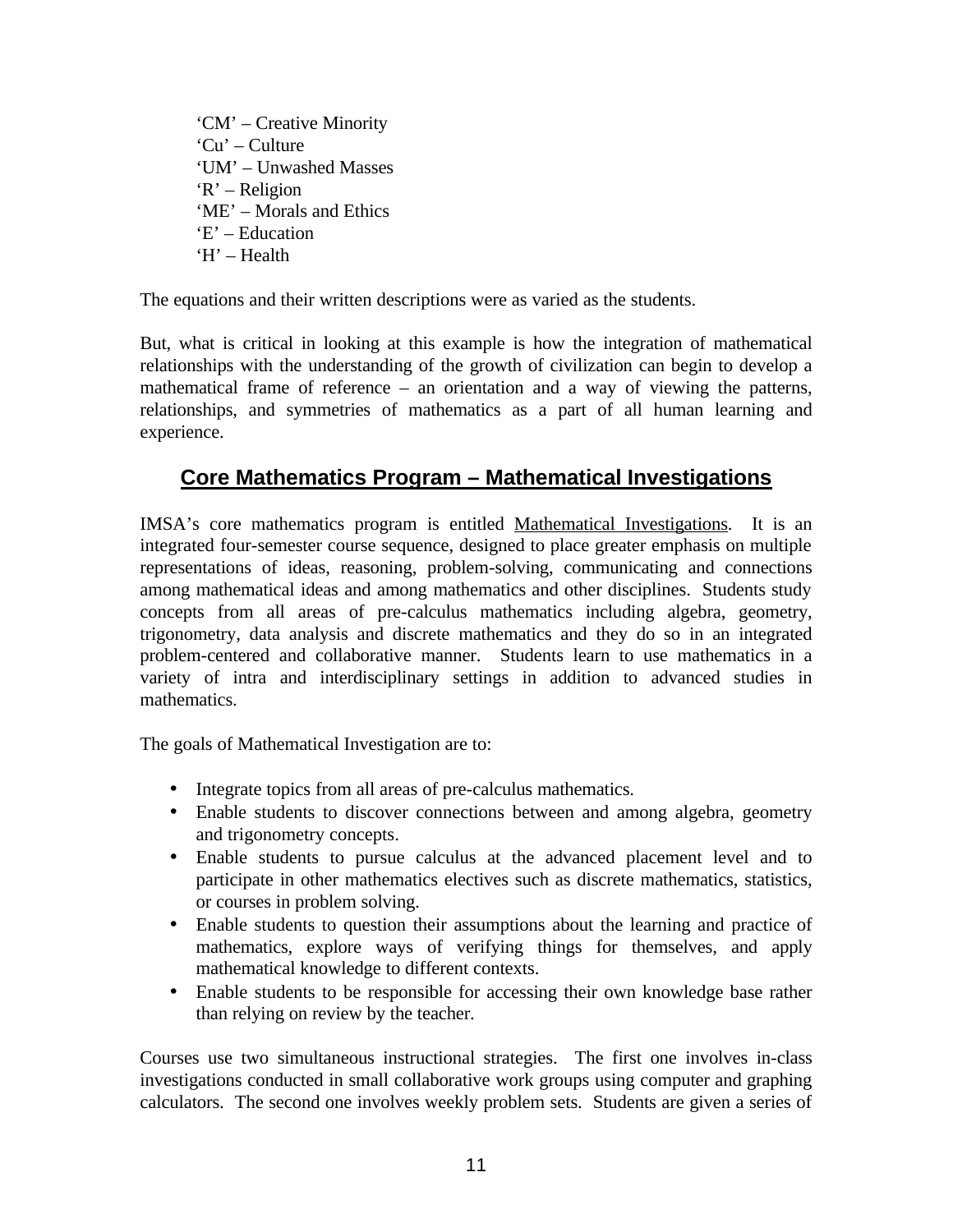30-40 problems for which they have one week to complete them. Each problem set is designed to introduce multiple concepts and students are encouraged to work collaboratively on the solution of each problem. This integrative, explorative approach to Mathematical Investigations allows the Academy to incorporate multiple dimensions of mathematics, including data analysis and discrete mathematics. Mathematical Investigations is about "putting different things together, not matching algorithms…; the math becomes theirs..." (Ron Vavrinek, IMSA Mathematics Teacher, personal communication, 1999).

## **Core Science Program – Scientific Inquiries**

IMSA's core science program currently being piloted, is entitled Scientific Inquiries (Torp, Dosch, Hinterlong, and Styer, 1999). It provides students with a rich and rigorous core science experience that explicitly infuses the power of student inquiry into the science curriculum.

The goals of Scientific Inquiries are to:

- Immerse students in rich science content.
- Engage students in the identification and resolution of problems which integrate the learning and doing of science.
- Inspire students to continue their interest in and study of science and technology throughout their lives.
- Support students in becoming integrated learners characterized by complex thinking.
- Challenge students to demonstrate their genuine understanding of concepts through the use of multiple forms of assessment (IMSA is now in the process of developing the framework for an Integrative Learning Portfolio that will represent the students coherent integration and synthesis of all dimensions of their thinking over three years).

Specific scientific inquiries (inquiry modules) have been designed to expose students to the unifying concepts and processes of science in a recursive way in order to enable them to progressively build awareness and knowledge and then to deepen that understanding for future learning in science.

The program is guided by the question posed from the student perspective: *How do I come to know the natural world and the universe around me, and my place in it*?

The learning experiences in this two semester sequence are initiated by phenomena or problems providing a compelling reason to learn, investigate, and collect evidence in support of a growing understanding of scientific concepts and processes as they relate to significant issues and topics of interest or essential processes. In this way, Scientific Inquiries consists of learning investigations that engage students in the purposeful pursuit and generation of knowledge. These investigations may be as simple as one that can be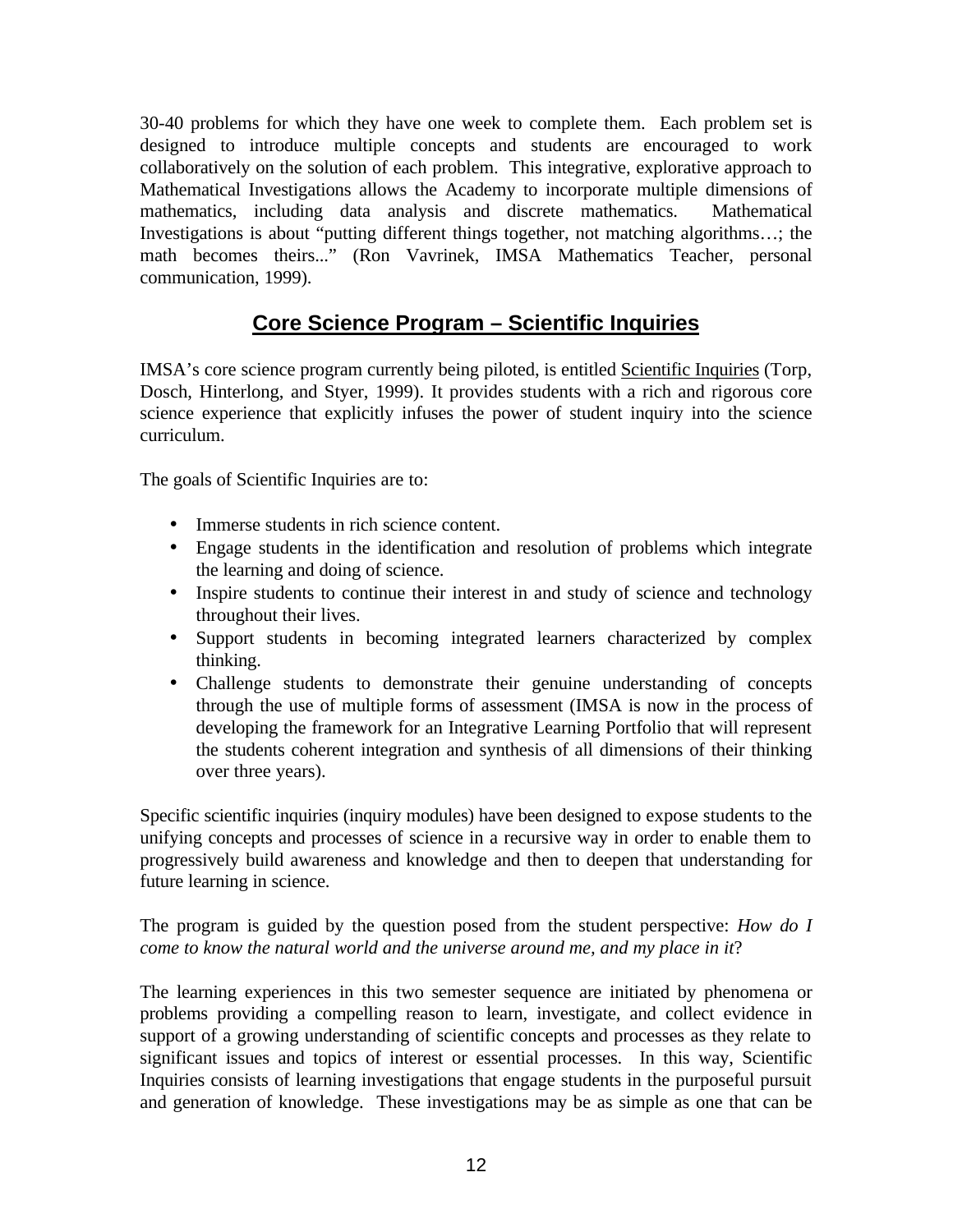solved during one instructional period (95 minutes) or as complex as one that will require several weeks or months of study.

As students delve deeper into their study, teachers take on facilitative, coaching, and mediating roles as well as modeling the investigative processes as co-learners with students. In this way, teachers function in multi-faceted roles as co-learner, investigative guide and resource. The Scientific Inquiries class is designed to be an authentic learning community, where the power of the idea to be understood is placed at the center of the inquiry. Both teacher and learner are engaged together in a communal and reciprocal process of discovery.

Essential to the philosophy of Scientific Inquiries is to engage students in learning science concepts and processes in a way that practicing scientists might encounter them, i.e. through enticing phenomena or compelling problems. With the creation of inquiry-based learning environments, it is expected that students will discover the need for particular conceptual understandings or skills to be mastered before progress can be made on the broader problem or phenomenon under investigation. In practice, carefully designed instruction will be offered to enable this understanding or skill to be learned or practiced within the context of the module or problem. Thus, the learning experience satisfies a desire to know when that desire is strongest.

We know that practicing scientists seek connections or explanations by progressively adding to what they already know in order to understand the system or issue deeply. Similarly in the Academy's program, students will be exposed to the unifying concepts and processes of science several times, as well as in multiple contexts, thus building and adapting a cognitive framework in an expanding web of connection.

Examining a concept repeatedly, from more than one perspective and in more than one context, develops the richness of encounters necessary to extend the concept's importance while honing one's deeper understanding of it. Applying knowledge to novel situations and weaving concepts and processes through contextual inquiry embodies the integrative and exploratory nature of science.

Scientific Inquiries will support students in their desire and need to become responsible for their own learning by encouraging and promoting student inquiry within the context of assessment of competencies through dialogue, observation, intentional coaching, and professional guidance. Teaching strategies that foster student ownership and inquirybased learning are used. As a result, students who are self-confident and self-directive science learners will develop and thrive.

The excitement students experience when they are engaged in their own inquiry is illustrated in this sophomore student's thinking log.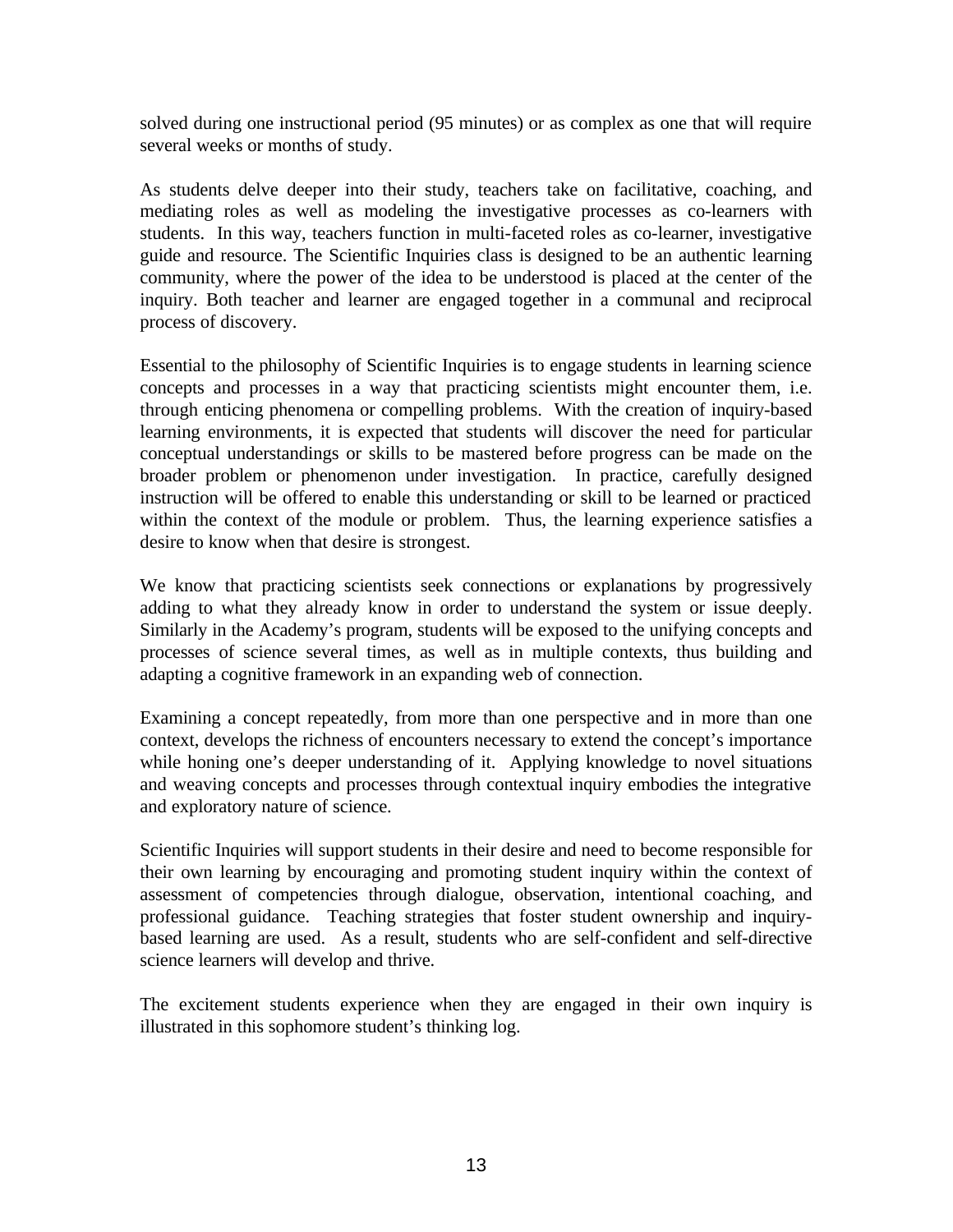#### *I Love this Place!*

*This is the strangest place I've ever been. It is the only place I know where people can sit around at lunch and argue honestly about the velocity of a falling blob of ketchup. (Yes, that really happened)…I think that this is the only place where people can sit around and discuss physics and feel NORMAL while doing so.*

*…as soon as sophomores arrive here, IMSA begins to affect them. I know it is affecting me. People I know have observed me changing, and have told me about it.*

*[For] example: Last night my roommate was drinking soda from a glass cup, and for some reason all the foam stayed at the top so that while the liquid went down in the glass, the foam remained on top so that there were gasses in between.*

(She included an illustration.)

*She shouted, "Hey, look!" We all rushed over and stared at her soda for a few minutes. Then we tried to figure out why it did that. Finally, one of my roommates grabbed a camera and took a picture of it for our photography class. It was really an interesting occurrence.*

*I love this place!*

## **Problem-Based Learning**

We believe it is imperative that opportunities for authentic inquiry be created so that our students are immersed in an environment where they can learn and demonstrate skills for sensing and finding problems, for constructing arguments, for scaffolding complicated performances, and for developing the predispositions necessary to apply scientific understandings in the context of engaged learning and problem-solving.

One example of an interdisciplinary problem-centered course taught by a chemistry and social science instructor is called Science, Society and the Future. It utilizes an instructional pedagogical system called Problem-Based Learning (used in many medical schools in the United States).

Problem-based learning is an educational approach that organizes curriculum and instruction around carefully designed (by the teacher) so-called 'ill-structured' problems. In this course of study, students are confronted with ethical questions and the implications inherent in making public policy decisions about controversial scientific issues such as electro-magnetic fields, fetal tissue research and nuclear waste.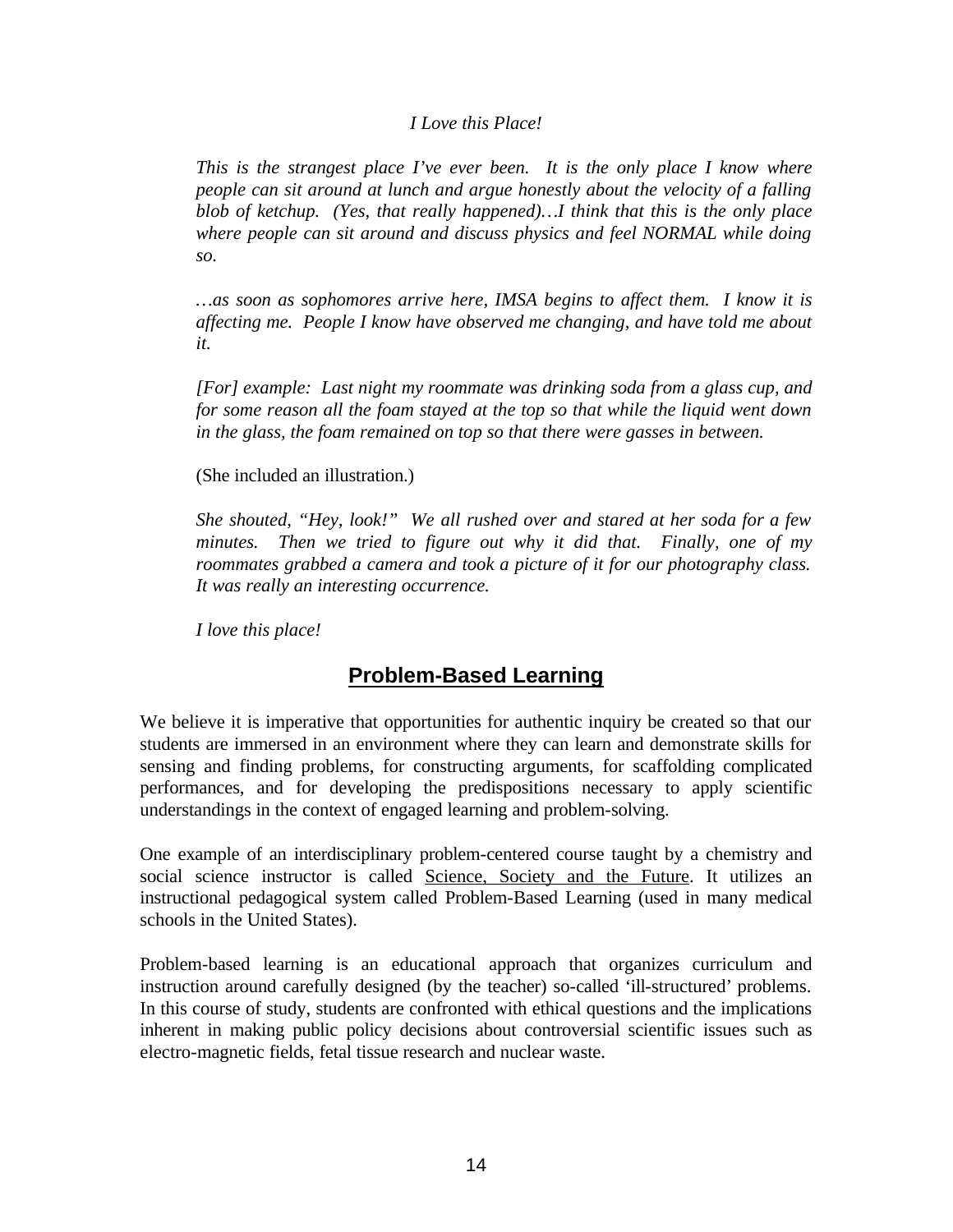Armed with only minimal information on an issue or undefined and messy problem, students assume a stake in the problem (take a role within the problem) and investigate data, apply knowledge from multiple disciplines and determine whether or not a problem exists. Then, guided by teachers trained as cognitive coaches, they generate questions, conduct research, analyze data, formulate policy options, choose and defend their proposed solutions, anticipate implications and consequences for society and design controls accordingly. Problem-based learning is the essence of apprentice investigation.

This purposeful engagement with compelling questions enables students to embrace complexity, find relevance and joy in learning, and enhance their capacity for creative and real-world problem solving. They integrate and connect domains of knowledge that relate to their problem and they build substantial knowledge bases to increase self-directed study, which is structured around the topics of their inquiry. Confronting students with illdefined problems, the kinds presented in the real world, is the essence of this course and the Academy's program.

Kathy Plinske (Marshall, Ramirez, Plinske and Veal, 1998), one of our graduates summarizes her IMSA experience in this way:

*At IMSA, we often were asked questions that motivated us to discover the necessary information for ourselves. We learned various methods and gained many different skills to help us gather accurate information...we used traditional sources of information and electronic resources including the Internet and World Wide Web. By senior year we had dealt with many real world issues including validity and relevancy of information, and we understood there was often more than one solution to a problem. We were able to handle almost any situation we were given – from determining what a data set of more than 3000 points told us, to collecting our own data through experimentation…my IMSA experience has helped me develop a type of 'fearlessness' with information.*

## **Student Inquiry and Research Program**

Student Inquiry and Research (SIR) serves as an essential component of the academic program. Students work independently and collaboratively with their peers, practicing scientists, and scholars. These experiences foster their development as highly skilled and integrative problem-finders, problem-solvers, and apprentice investigators, allowing them to develop the skills required to succeed in the world of the  $21<sup>st</sup>$  Century.

### *The Goals of Student Inquiry and Research at IMSA*

The Student Inquiry and Research program challenges students to engage in scholarly and scientific investigations, as well as artistic expression. In order to meet learning standards, generate knowledge, make connections, and develop a richer understanding of self, the world and their place in the world, students investigate questions and plan disciplined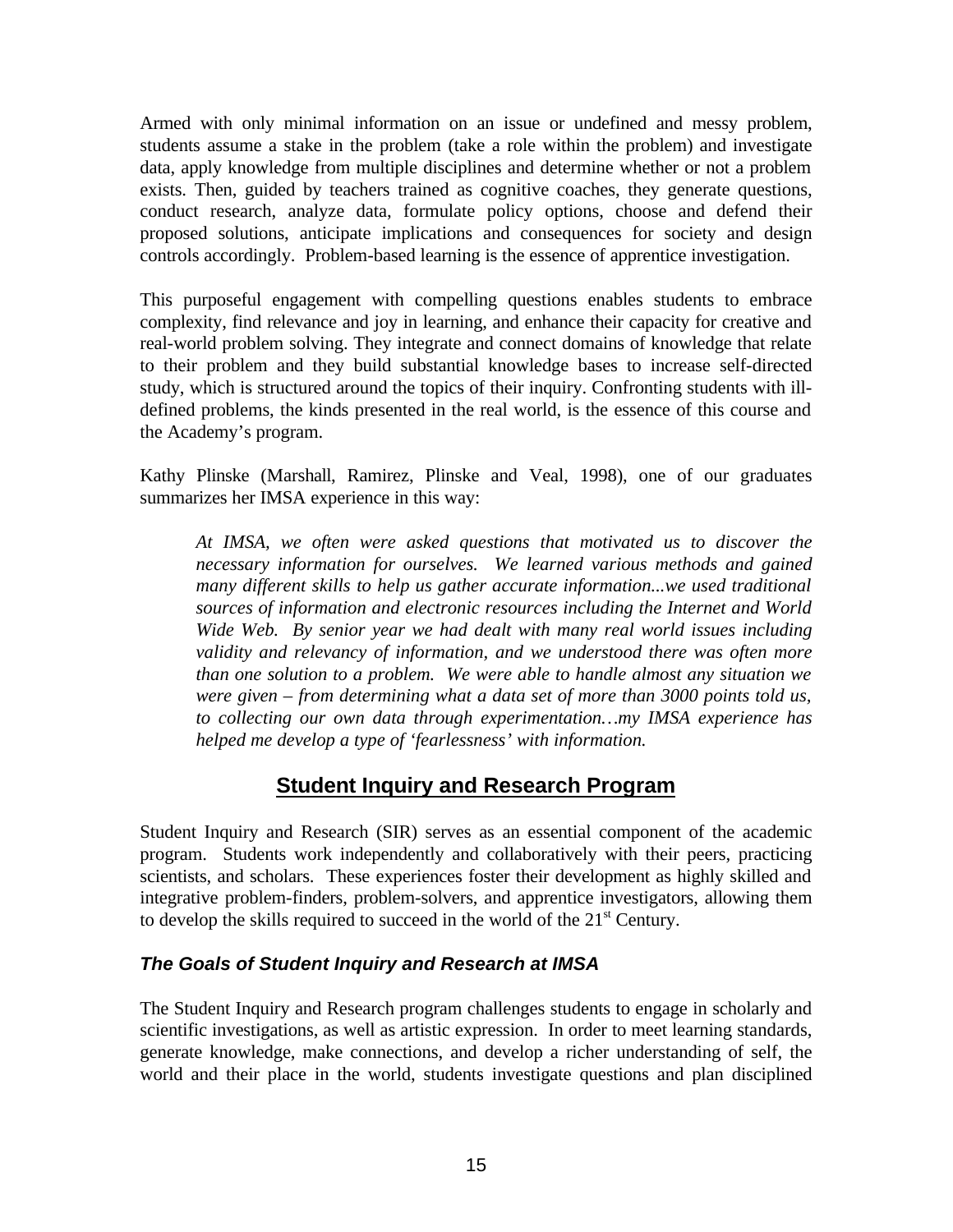creative work. This extends their use of knowledge, reason and imagination. This process culminates in the exhibition of products of ethical research and inquiry.

The goal of the SIR Program is to build the capacity of students to design and execute self-directed learning experiences that develop the habits of mind of an integrative learner. As a result, students become skeptical inquirers who work at increasingly higher levels of independence, guided by professionals knowledgeable in their fields. Participation in the SIR Program encourages active student questioning, investigations and presentation, situated in the context of concerns shared by a community of learners.

### *Inquiry and Research Opportunities*

IMSA's SIR Program provides a variety of research and inquiry-based learning experiences for students to pursue compelling questions of interest, conduct original research in science and other fields, create and invent products and services, share their work through presentation and publication, and collaborate with other students and scholars throughout the world. Many students subsequently present their research in local, national and international research forums, state and national competitions (Intel Science Talent Search Competition, Siemens-Westinghouse Competition, Junior Science and Humanities Symposium, Sakharov's Readings) and refereed scholarly journals.

Students participate in the SIR Program through one or more of the following learning experiences:

Mentorship: In this interactive research partnership, students are paired with scientists and master scholars in museums, corporations, educational institutions and research laboratories in the Chicagoland area. Research is conducted on-site in a variety of disciplines, reflecting the student's passion for a particular subject and the mentor's expertise.

Inquiry: This is an in-depth study of topics reflecting students' interests, guided by an experienced IMSA staff or faculty member. Self-directed student plans of inquiry are a set of learning experiences that are created, designed, developed and demonstrated by students' questions. Students pose and answer a specific question or problem. The knowledge generated as a result helps students gain a deeper understanding of the topic.

IMSA Courses: In-class inquiry must meet the criteria and process requirements that are established for student Plans of Inquiry. In-class inquiry is an iterative process of investigation into a problem, problematic situation, model or phenomenon. Inquiry stirs questions born of limited information. This challenges the student to get inside the learning situation – to probe, question, and test ideas within the process of learning in the classroom.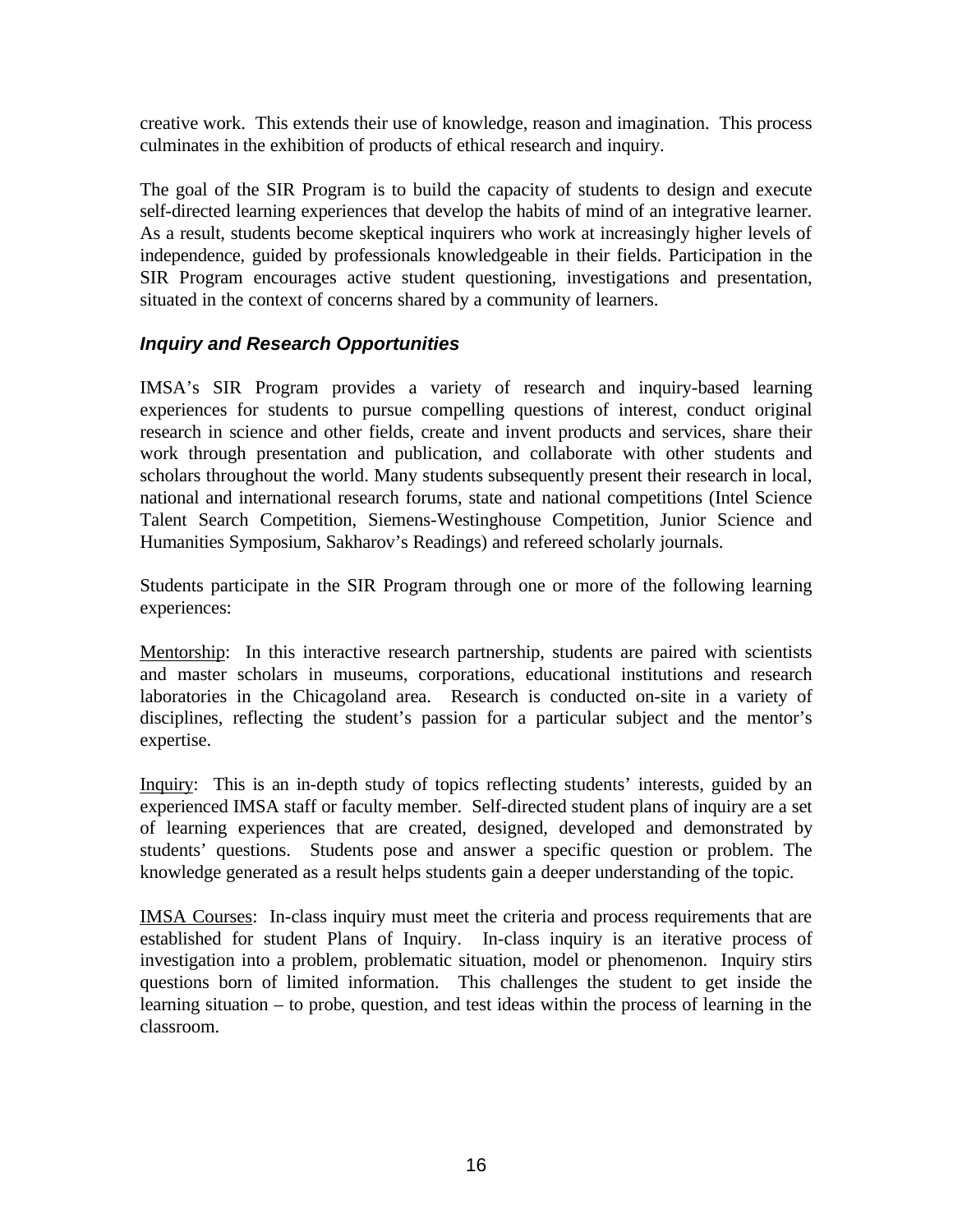## **Assessment of Learning**

To measure student achievement we look at what students are actually doing in and out of the classroom. We assess student presentations, experiments, research and inquiry projects so that both they and we can see demonstrated evidence of students' ability to think independently; conduct research; formulate problems; communicate; collect, analyze and synthesize data; and ethically solve complex problems.

We are now in the process of framing the design of a comprehensive system of assessment that will not only assess competence in our content and inquiry standards, but, more importantly, will assess growth over time on dimension of intellectual development, metacognition, and the habits of mind characteristic of integrative ways of knowing described in our Standards of Significant Learning.

#### *Traditional Indicators*

IMSA students historically perform at the upper 2-3% of the U.S. student population on traditional norm-referenced exams (Scholastic Achievement Test and the American College Test). In addition, their scores on the AHSME (American High School Mathematics Exam, an exam designed to identify and recognize talented mathematics students and potential mathematics Olympiad students) have ranked IMSA as one of the top five high schools in the nation. Furthermore, IMSA's own internal longitudinal study of AHSME scores indicates a small but statistically highly significant increase in scores after the introduction of IMSA's Mathematical Investigations program.

#### *Non-Traditional Indicators*

Concept Maps: Another strategy to assess conceptual understanding is the use of concept maps – a facilitative graphical teaching and learning tool that enables students and teachers to recognize both students' understanding and gaps in understanding. IMSA uses concept mapping largely in science as a pre- and post-assessment to diagnose scientific misconceptions and to demonstrate growth (or lack of growth) in conceptual understanding. This visual representation of cognitive structuring graphically demonstrates the learners' understanding of facts, concepts, propositions and principles.

Thinking Log: A strategy developed for assessing our students' ability to discover and forge connections, is an instructional tool called 'The Thinking Log' – a cognitive diary of ideas, concepts and questions where students record their thinking about their own thinking. Here is an example of a thinking log prepared by a first semester sophomore student (age 15):

*In school today, in English class, second hour, I thought of something. Socrates and special relativity have a lot in common. For Socrates, different perceptions may produce different truths or realities. In special relativity, the velocity of an object is relative to the observer—it changes.*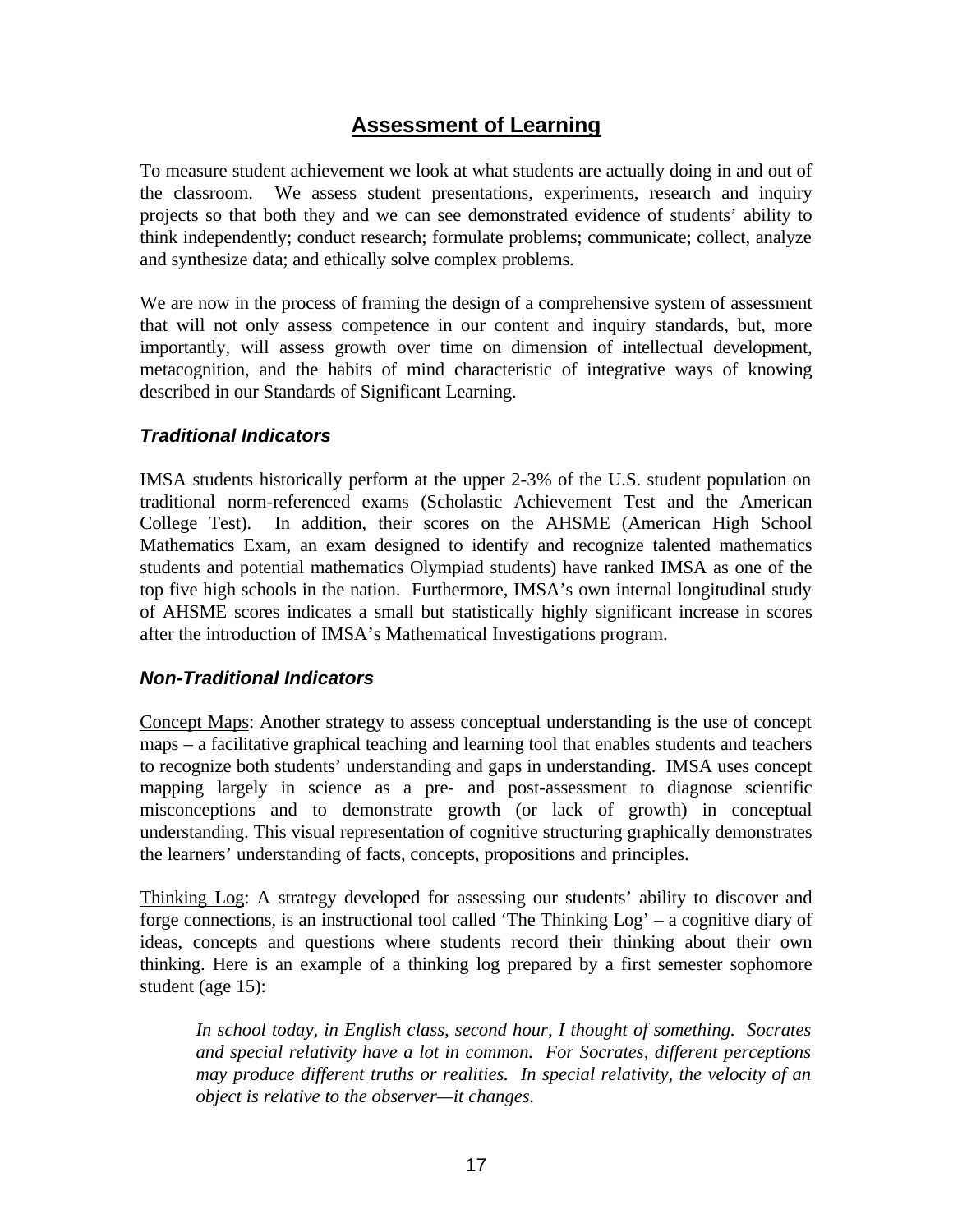*For Socrates, there is no true reality. In special relativity, there is no real velocity.*

*For Socrates, God's reality is the only real one, but we can never really know it. In special relativity, the speed of light is the ultimate reality, but we can never really reach it.*

*For Socrates, each point of view, each reality is valid if it can withstand interrogation. For special relativity, each different velocity is valid if it is congruent with the equation for velocity* (and she included the equation in her notebook)*.*

*I don't know if the way I worded these comparisons makes a whole lot of sense, but it was perfectly clear to me in English* [class] *today.*

*In addition, Socrates says not to give blind respect and judgment to people and things. The unexamined life is not worth living, he said. So, if you don't understand and examine questions, it's pointless.*

*What good are they if you don't know where they came from, or why they work.*

Although the Academy's Resident Nobel Laureate gave this first semester physics student a C in physics understanding, this entry illustrates the potential power of consciously practicing trying to think in more integrative ways, using the concepts in one discipline to elucidate the concepts in another discipline and employing, where appropriate, multiple representational symbol systems to unlock concepts. At the very least one can say that thinking about special relativity in English class is atypical!

IMSA's work now is to design assessments that provide evidence of the growth of the 'new mind' we are seeking to invite. Such assessments must be challenging, contextualized within authentic, real-world problems, and generative.

## **Two Stories**

Why did IMSA choose this direction?

The structure of schools as we currently know them must be transformed because their curriculum and instructional and assessment structures are antithetical to the principles of human learning. Schools are therefore not able to develop the integrative and collaborative mind. There is a powerful, often unconscious, paradigm of teaching and learning that is currently manifest in most schools. It is grounded in erroneous understandings about learning and the principles necessary to create learner-centered environments that genuinely liberate the learners' talents. I have characterized these assumptions as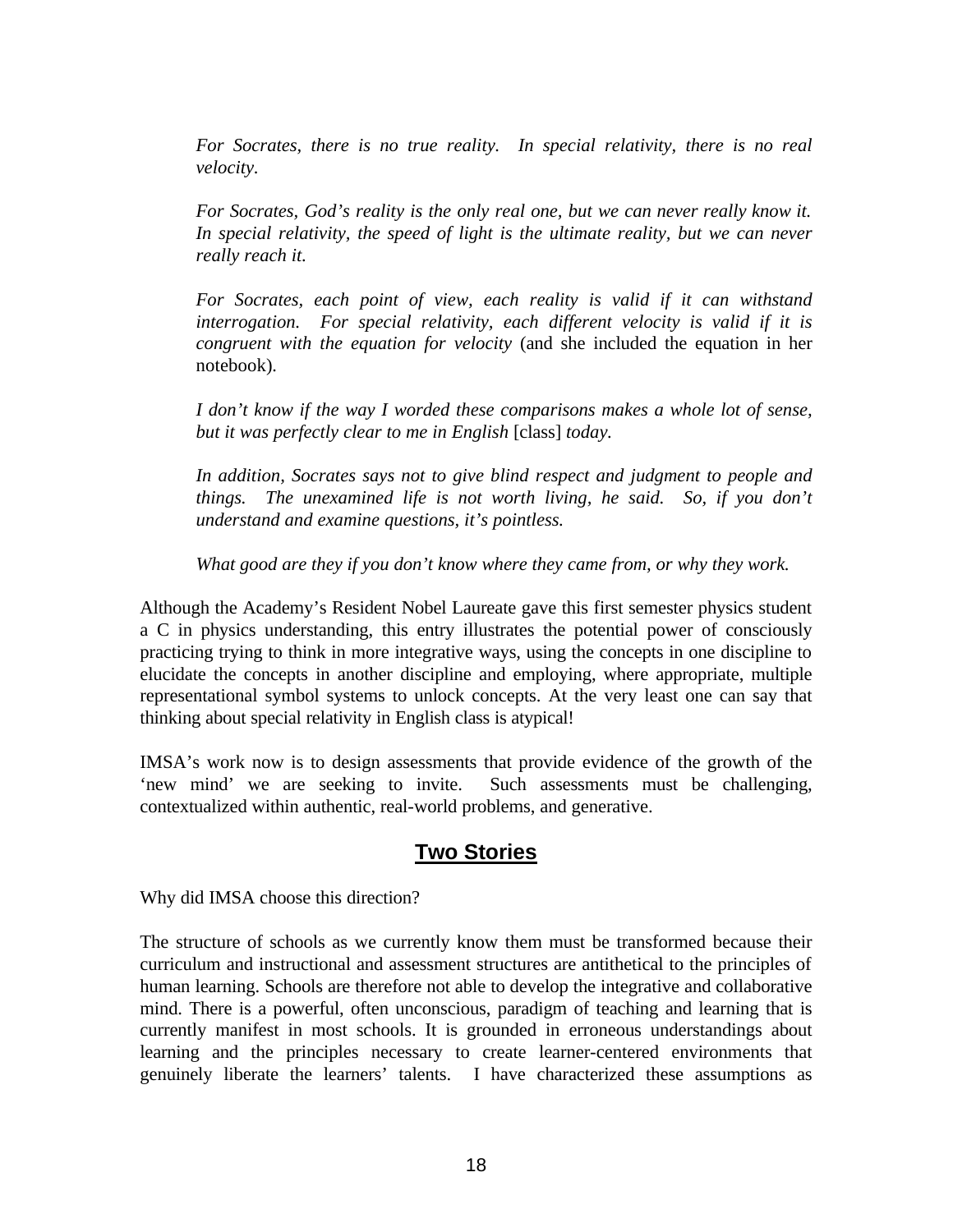grounding the 'current story of schooling.' That story is based on a culture of acquisition, individualism, and competition.

### *The Current Story of Schooling*

The following assumptions underlie the current story of schooling:

- 1) Learning is grounded in an epistemology that honors the objectively verifiable, the analytical and the experimental; that views empirical observation as the most important skill; that believes that the acquisition of factual knowledge requires the disengagement of the learners' emotions in pursuit of objective truth; that believes that subjectivity endangers the pursuit of objective truth and that holds to the premise that there is no relationship between the knower and the known.
- 2) Learning is an externally directed, passive and linear process of acquiring information; false proxies (seat time, courses taken) are legitimate indicators of learning.
- 3) Intelligence is a defined and fixed capacity and is not learnable; analytical intelligence is the highest form of intelligence.
- 4) Learning should be credentialed by the amount of time spent acquiring information; emphasizing authentic learning tasks that are complex, challenging and novel, interferes with content and information acquisition.
- 5) The purpose of schooling is to rapidly acquire information, cover content and reproduce facts.
- 6) Prior knowledge is unimportant and a detractor to future learning.
- 7) Content segmentation, not concept integration, is the more efficient and effective way to learn a discipline.
- 8) Rigorous and reliable evaluation of learning can only be objective and external; only that which can be quantitatively and easily measured is important knowledge; content coverage and information reproduction, not knowledge generation, are the most reliable indicators of learning.
- 9) Competition and external rewards are the most powerful motivators for learning.
- 10) Schooling represents a necessary rite of passage; what happens in school prepares one for life.
- 11) Personal inquiry and the exploration of the learners' questions are not significant enough to take time away from the prescribed curriculum.
- 12) Emotions, beliefs and personal realities constructed from prior experiences do not influence and are not relevant to serious learning; they are only permitted if they do not significantly derail the curricular objective.

What all these assumptions point to is the view of a passive and disengaged learner and a one-size-fits-all system that stifles our natural desire to learn. What we have come to understand at IMSA is that empowering and meaningful learning environments are created by intention and by design. We are fortunate that new insights from the neuro- and cognitive sciences can now help us to create the conditions that invite human learning naturally in more effective ways than ever before. Sadly, however, despite these new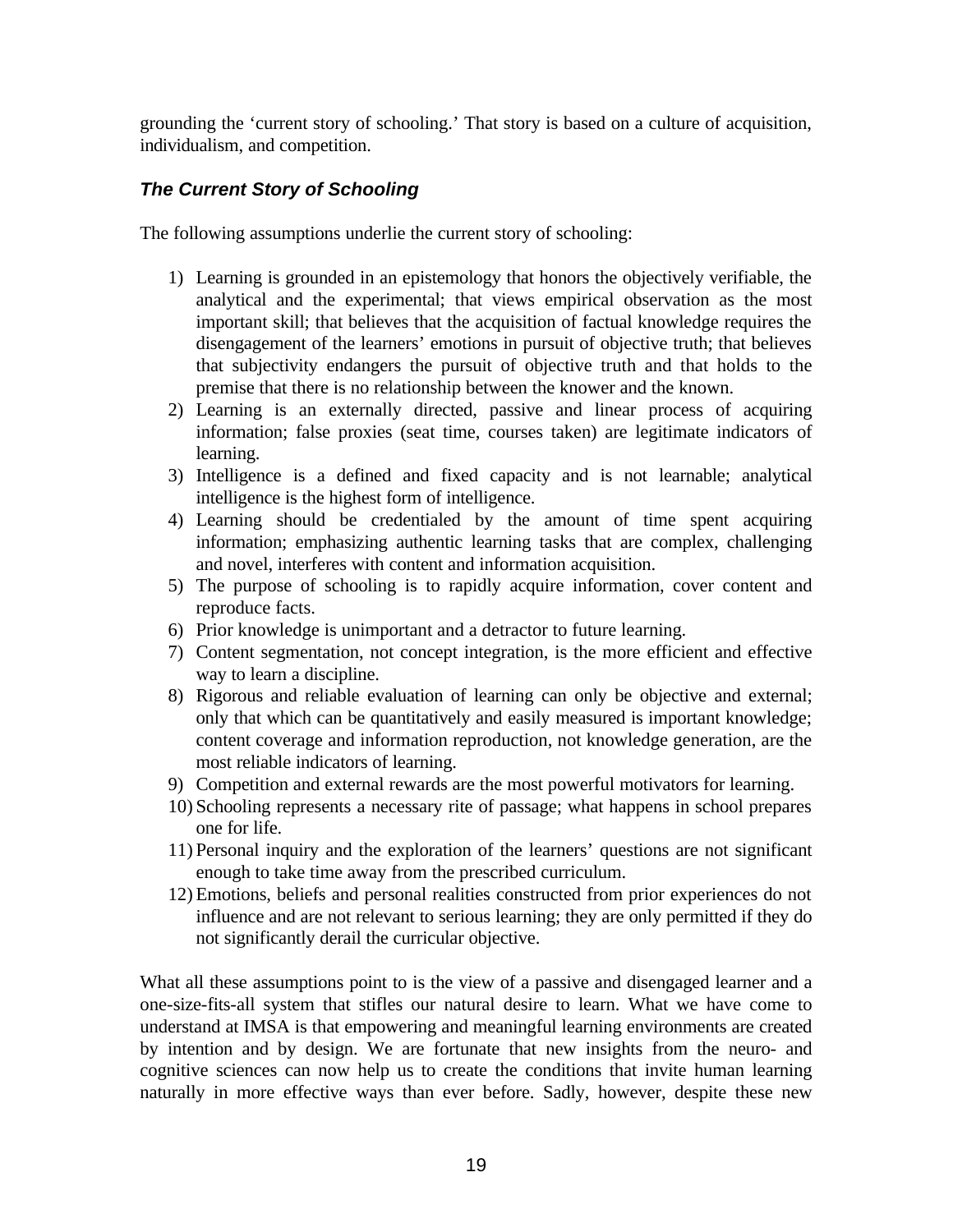understandings and new knowledge, most schools continue to be structured as if the mind functions best in a prescribed predictable and 'sanitized' environment. It is our belief, therefore, that as a result far more children are 'school disabled' than they are 'learning disabled'.

#### *The New Generative Story of Learning*

#### What does this all mean for IMSA?

It means that we are constantly trying to create conditions that foster the use and transfer of multiple symbol systems for learning; that connect mathematics and science with the arts and humanities; that require the consideration of ethical issues in the resolution of scientific problems; that foster interconnection and integration with real world issues; that immerse students in inquiry and messy ill-structured problems; that require collaboration; that inspire passion and curiosity and that give students the opportunity to liberate their goodness and genius for the world. (IMSA Vision – Appendix A). I have characterized this commitment as the 'New Generative Story of Learning' and have enumerated its grounding assumptions, which are based on a culture of inquiry, interdependence and collaboration.

These assumptions are:

- 1) Learning is grounded in an epistemology that affirms integrative ways of knowing; that believes meaning and connections are constructed by the learner; that affirms the power of relationships and community in learning; that believes the learners passion and love are essential for deep learning; that understands that relatedness and engagement are at the heart of learning and that there is a profound connection between the knower and the known.
- 2) Learning is a self-directed, internally mediated dynamic process of constructing meaning through pattern formation.
- 3) Intelligence is learnable and potential and capacity for learning are inexhaustible and expanding.
- 4) Learning is credentialed by demonstrations of understanding, anytime.
- 5) The purpose of education is to develop understanding, wisdom and the tools for lifelong learning through the reflective and often slow exploration of essential questions and through engagement in meaningful and challenging work.
- 6) Prior learning is essential to future learning.
- 7) Concept integration is the most meaningful way to understand the unity of knowledge.
- 8) Rigorous and meaningful evaluation of learning must include qualitative evidence of understanding, be self-correcting and be demonstrated in settings that are realworld.
- 9) Collaboration, interdependence, and internal rewards are powerful motivators for learning.
- 10) Learning is a continuous lifelong engagement; what happens in school is life.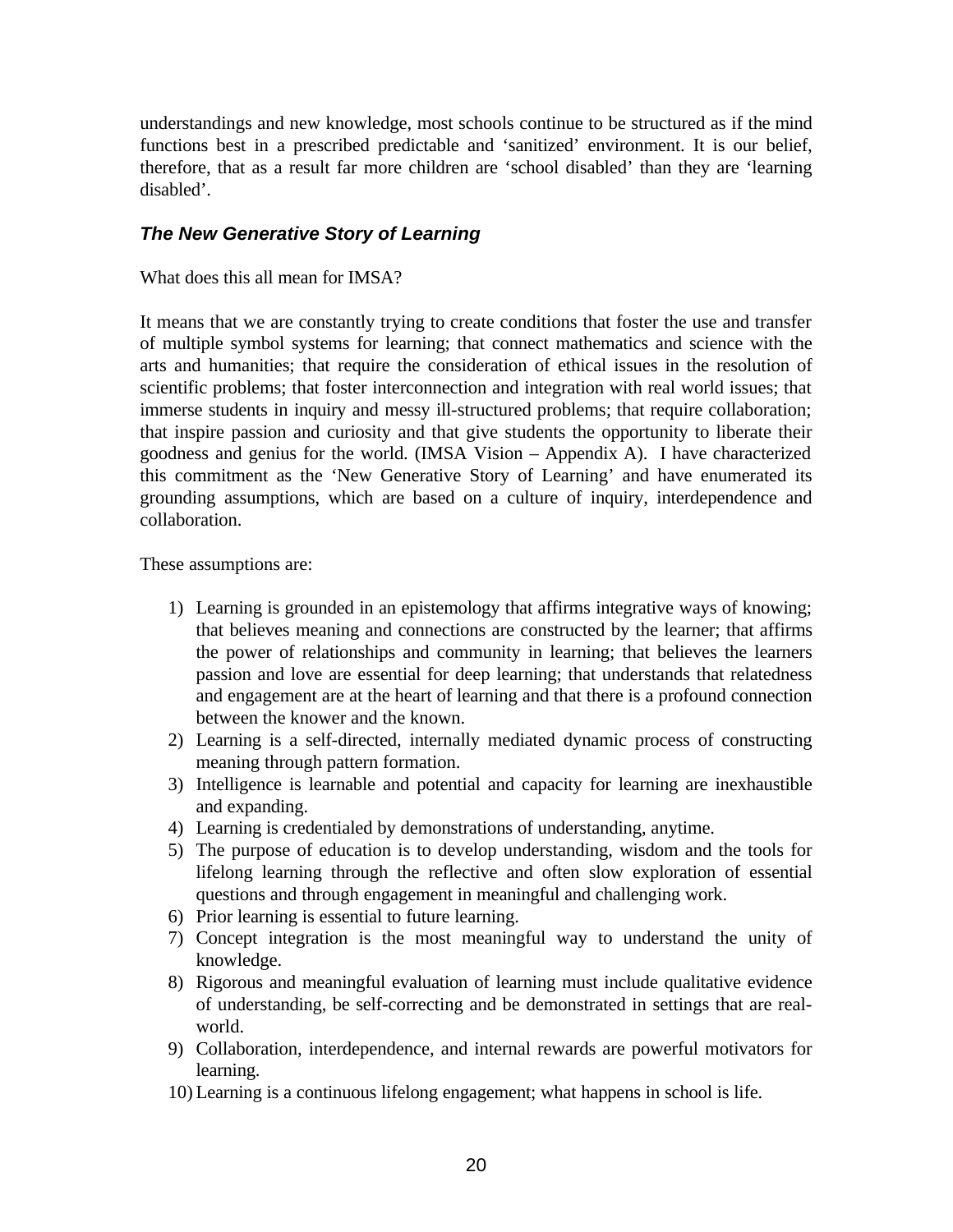- 11) Personal inquiry and the exploration of deeply human questions are the means through which children acquire the knowledge and skills they need to construct meaning.
- 12) The total engagement of the learner (intellectual and emotional) is essential for the construction of meaning.
- 13) Engaged learning requires an intergenerational community learning together.

Every epistemology gives rise to a pedagogy; how we teach is derived from how we believe people come to know. Enacting the new story of learning thus creates generative learning communities that invite students to become actively engaged in the development of their own mind.

Recently one of our graduates returned to the Academy from college and I asked her, "How did IMSA prepare you for college?" Her answer was disturbing. "IMSA did not prepare me for college," she said. "IMSA prepared me for graduate school. In college you are taught to memorize, memorize, memorize. I am waiting to get to graduate school so that I can think again."

## **Imsa's Continuing Journey**

Within the context of this new story of learning, there are a number of issues with which we are currently wrestling and our hope is that our wrestling with them in the public arena, with an open invitation to our colleagues to engage with us, will not only open up the discourse but will inform the work we are all engaged in on behalf of the learning of our children.

Some of these issues and questions are:

- 1) Are their necessary tradeoffs between the amount of content a student acquires and the degree and level of his/her conceptual understanding?
- 2) If a student excels on a standardized test, should the public assume conceptual understanding?
- 3) How much content is essential for conceptual understanding and integrative thinking?
- 4) Does interdisciplinary and integrative learning diminish or reduce a student's ability to acquire disciplinary understanding and disciplinary modes of inquiry?

As a laboratory and a practical field for designing and testing new strategies for teaching and learning, the Illinois Mathematics and Science Academy is a work in progress. The work that lies ahead is perhaps best captured in the question posed by a 15 year old female student in her thinking log.

*I wish I could still draw. When I was in grammar school I used to draw pretty decently. I love to draw in pencil and chalk. Art of all kinds intrigues me, but I*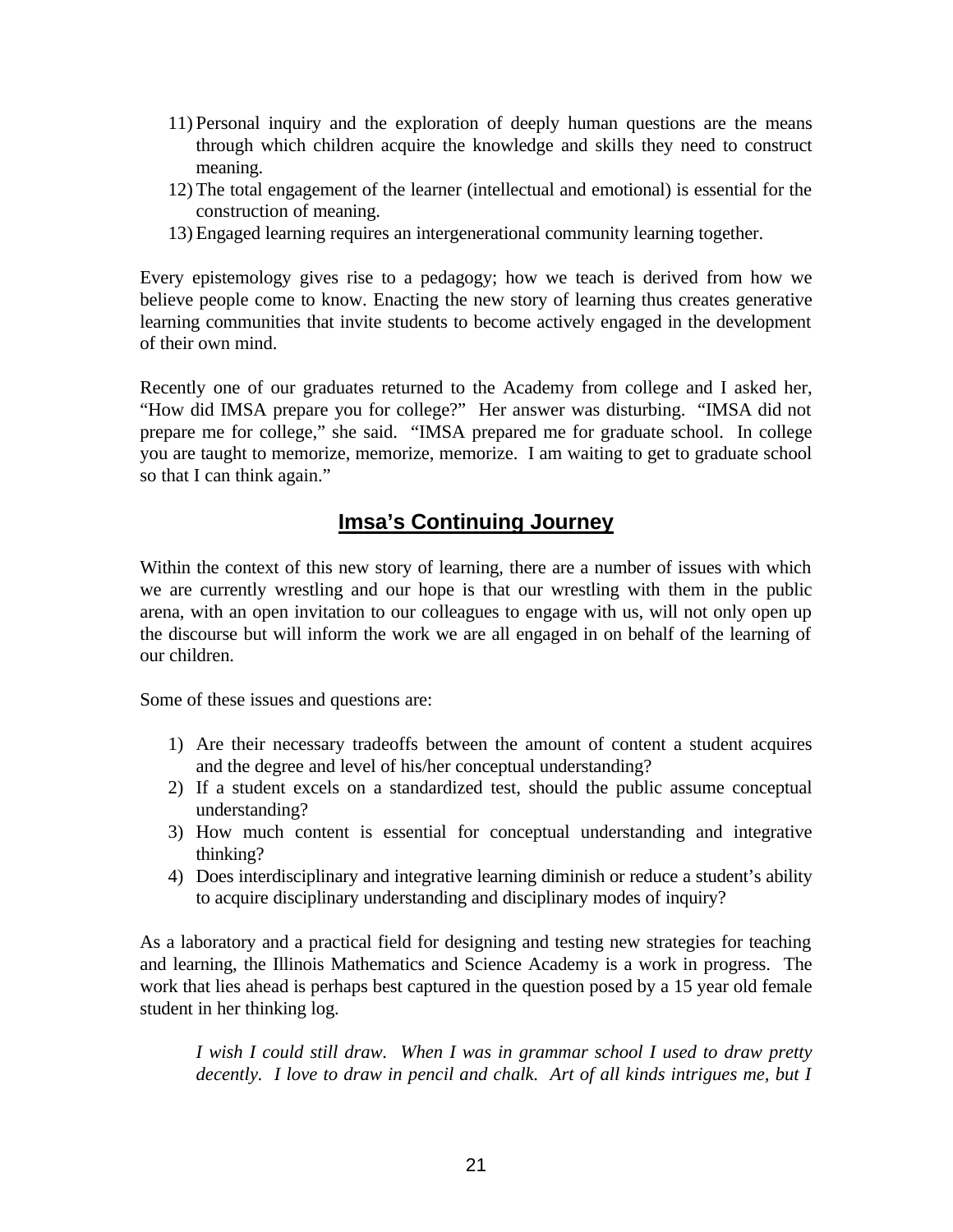*also love music and painting, and carpentry and metal working, and dancing, and sewing and embroidery, and cooking.*

*I want to dance in my old ballet class, play my clarinet, draw thousands of pictures, really good ones, create beautiful poems and pieces of woodwork, cook and sew for my children, decorate my home, have a good marriage, be an active volunteer, go to church, be an astrophysicist, go to Mars, and understand all my questions about life.*

*That's not too much to ask, is it?*

So often, we give children cues that their dreams are far too big. So we tell them to be 'realistic,' as if reality was an established condition. IMSA is striving to provide a learning environment where students have developed the knowledge, tools, ethics and confidence to ask and explore 'what is possible now.'

## **Personal Reflection: Transforming Public Schooling into Community Learning**

It is my belief that as educators, we are at a critical junction with respect to our willingness to fundamentally reinvent public education. Past efforts that have focused on reform or restructuring have only made the old paradigm more efficient. Somewhere there has been a profound disconnect between school age education and life-long learning. Public education cannot serve the needs of future generations, unless the kind of mind we nurture develops our capacity to become more fully human and sees as its work, the creation of a compassionate and sustainable world that works for everyone.

Devoid of a compassionate and sustaining human context, public education cannot serve the public good. As a consequence, I believe we must transform the current paradigm of schooling, which created structures that stifled children's needs for meaning and sensemaking; for reflection and complex cognition; for exploration and discovery; for risk, adventure and surprise; and for integration and connection with the natural world, into a vision of education that creates whole, healthy and vibrant learning communities that liberate the goodness and genius of all children for the world. It is, therefore, our work, to create a generative paradigm of learning that invites not only the fullness of our intellect, but the fullness of our imagination and the fullness of our spirit.

This vision is premised on several beliefs, enumerated below:

- Human beings inherently possess goodness and genius.
- Liberating the goodness and genius of children is essential to our sustainability.
- The fundamental purpose of education is not to credential vocational knowledge and skills, but to build the capacity of each learner to advance the human condition.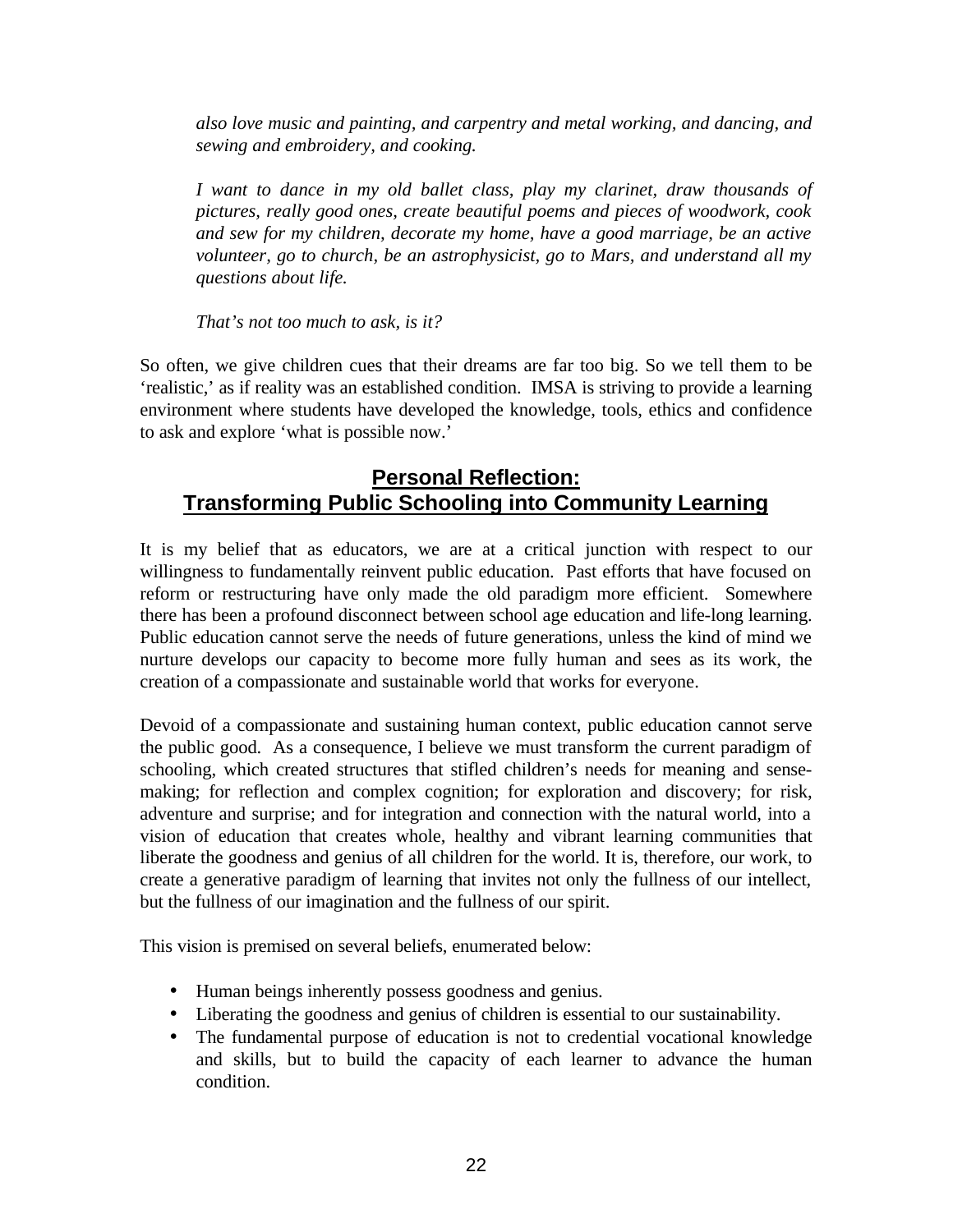The current structures of schooling, grounded in false and disabling assumptions of human learning, are not capable of re-igniting the power, courage and imagination of children for the world. They are not big enough to enable children to respond to their real questions about life and they are not spiritful enough to enable children to see how they belong to the world and to one another.

In order to create a compassionate and sustainable world, a new global consciousness must become manifest and this can only come from a paradigm of generative, not prescriptive learning; it is this paradigm that grounds the design of a new story of teaching and learning. The attributes of the current culture of schooling – rapid information acquisition, disintegration of knowledge, individualism and competition – reflect our societal ambitions and predispositions. Schools, in fact, have executed the current cultural norms, values, priorities and reward structures (of most developed nations) quite well.

This 'success' has been at an enormous human and environmental cost, however, and the result has been the emergence of a global mind focused on capitalism, consumption, competition, acquisition and winning. The deep systemic problems that are now casting a malignant shadow over the global community, and our own society and institutions, will not be resolved until we recognize and re-connect to what we have lost.

- The acquisition of wisdom and the power of discernment.
- Compassionate use of knowledge.
- $\blacksquare$  Integrative ways of knowing and sensing.
- Concern for human and community prosperity and moral action in the world.
- Commitment to ecological sustainability and the acceptance of nature as a sacred dimension of our lives.
- Willingness to engage slowly, around issues of long-term consequence.
- **•** Deep awareness of and appreciation for our intimate relationship with and integration in the profoundly interconnected living world.
- The understanding that real learning comes slowly, through the construction of meaning, the recognition of patterns and the creation of relationships.

These attributes of a generative learning paradigm create a framework for a new epistemology, a new pedagogy and a new learning community – all of which offer the possibility to invite the creation of a new global mind – a mind capable of creating a compassionate and sustainable world that works for everyone.

At this juncture in time, we confront two life-defining challenges:

- 1) How to solve the deeply human problems facing us as a global civilization, problems for which our current system of education does not provide congruent context, vibrancy, practice or affirmation?
- 2) How to create learning conditions that liberate the goodness and genius of all children for the world?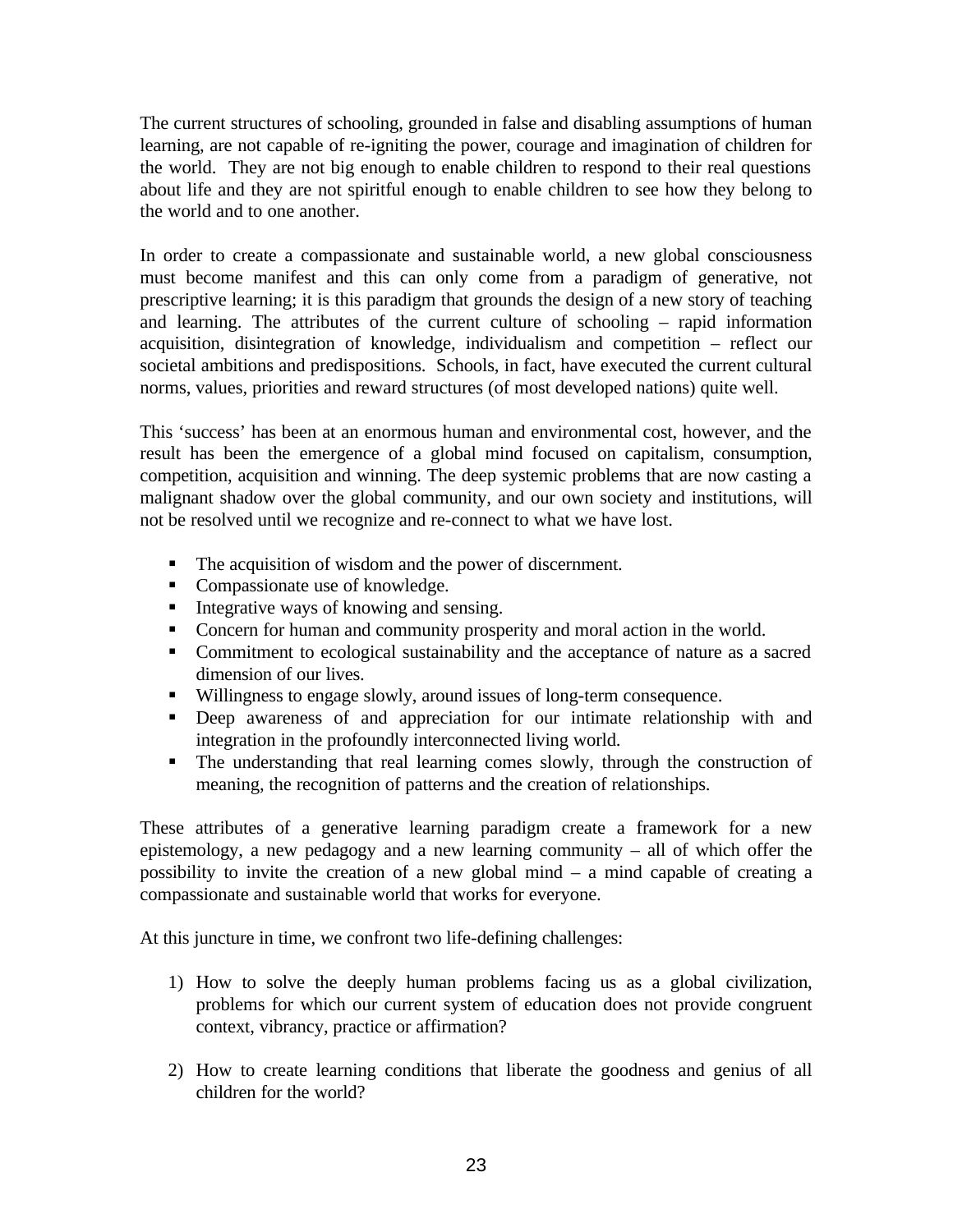The promise of this time in human evolution, is that by unleashing the unprecedented capacity and power of the human mind for the world, we set in motion the possibility of inventing a world that works for everyone

All of our students are desperate to thrive. If we want our students to demonstrate understanding at higher levels of complexity and deep understanding of concepts and constructs; if we want them to engage in meaningful work, genuine research and serious inquiry; if we want to enhance their opportunities for collaboration and exploration; if we want to give them opportunities to authentically study problems of significance in a learning environment that promotes mathematical investigations and scientific inquiry (and the integration of the arts and humanities) and if we want to create a learning environment that honors who they are and how they learn, we must focus on creating the conditions that we know will more likely increase the learning capacity and power of each student.

If we don't, I fear we will continue to develop youngsters who do not have the tools to understand the complexities and interconnections among different forms of knowledge and ways of knowing, who are afraid to risk or experiment because it isn't on the examination, who seek simplistic, narrow and expedient solutions to complex problems, and who have not developed the intellectual fluency and repertoire to become lifelong learners.

As a result, I struggle now with the need for new language to describe and new tools to measure the efficacy of the learning conditions that must be designed and implemented in order to invite our children to create new minds, minds that can imagine and feel compelled to create, a sustainable world that works for everyone.

Educators must think about the learning environments we create as analogue to a learning biosphere, an ecosystem intentionally designed to grow and nurture specific habits of mind. Most challenging in that context is the realization that growth in a living system is not quickly observable or easily quantified and that what is easily observable or quantified may not represent sustainable growth or health.

How to authentically assess the learning of integrative ways of knowing, ethical leadership, moral reasoning, problem formulation, knowledge generation and knowledge application in novel situations, for all learners, is one of the essential issues we must resolve.

Until we do so, I believe that children will continue in their state of educational somnambulism – they will be sleepwalking their way through their education, because the structures of the current system, by design mitigate against deep and reflective study, the passionate exploration of ideas, thoughtful analysis of questions and issues, genuine collaboration and serious inquiry and research and in so doing deny them genuine access to participate fully in and grapple with issues of human significance. As a result, they will emerge from this system of learning with minds, hearts and spirits unable to deeply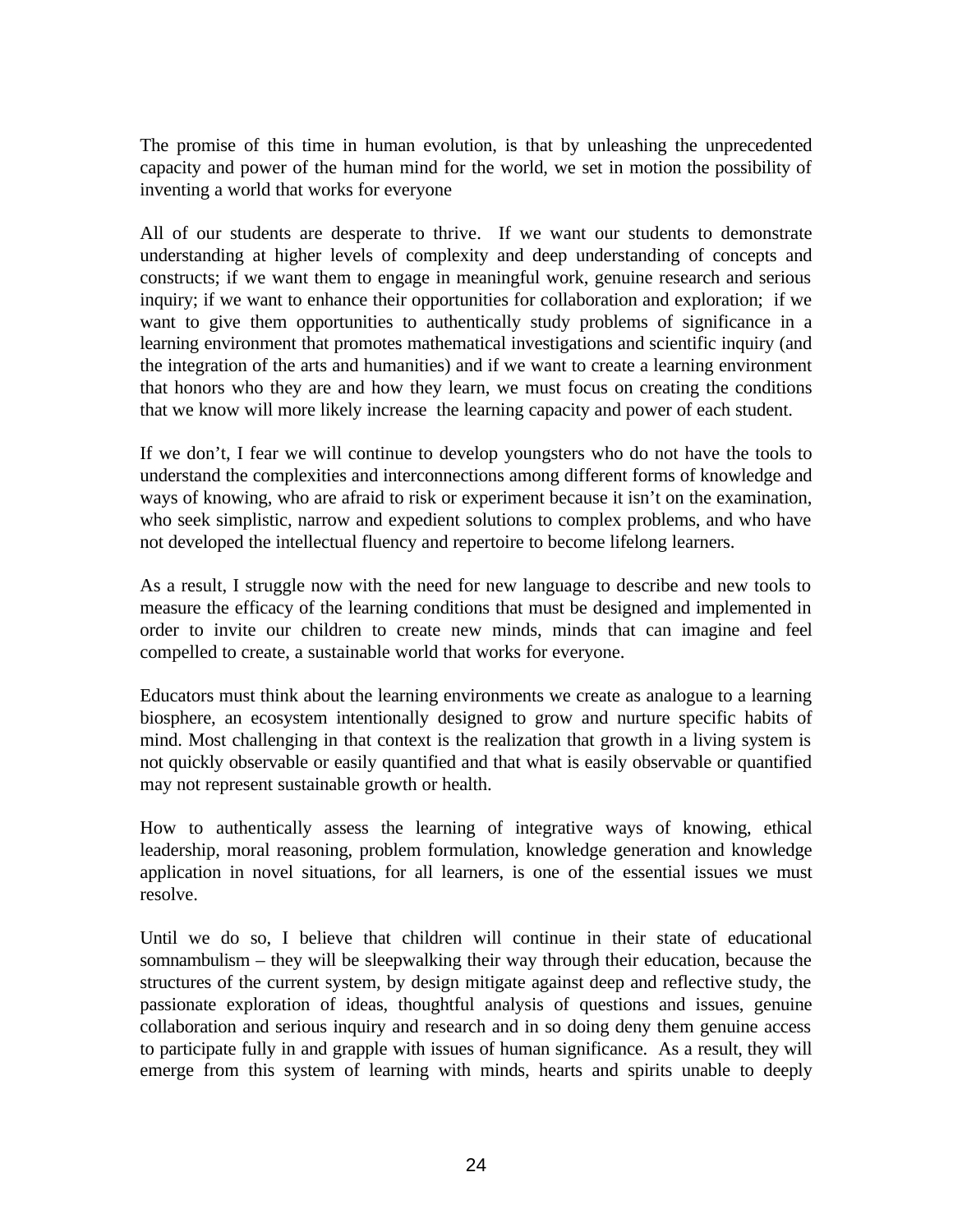comprehend and make sense of the complexity and interrelatedness of the problem facing the human family.

Children are bored in places called schools, not because we ask them to do too much, but because we engage them in work that is far too small for their imagination. IMSA is seeking committed partners to work with us in creating profoundly more meaningful and spiritful ways to develop and assess deep human knowing so that all students have the habits of mind required to embrace with eagerness and confidence, whatever lies ahead – as pioneers in an unknown land.

## **References**

Caine, R.& Caine, G. (1996). Making Connections: What Brain Research Tells Us about Learning, *Wingspread Journal*, 18(3), 1-4.

Lambert, N.M. & McCombs, B.L. (Eds.). (1998). *How Students Learn: Reforming Schools Through Learner-Centered Education*. Washington, D.C.: American Psychological Association.

Marshall, S.P., Ramirez, M., Plinske, K. & Veal, C. (1998). Creating Conditions for Developing and Nurturing Talent: The Work of School Leaders. *NASSP Bulletin*, February, 75-84.

Schreuder, C. (1998, February 1). Mary Catherine Bateson: Anthropologist and Author. *Chicago Tribune*, pp. 1-4.

Torp, L., Dosch, D., Hinterlong, D. & Styer, S. (1999). *Scientific Inquiries: A New Beginning for Science at IMSA*. Unpublished Manuscript, Illinois Mathematics and Science Academy.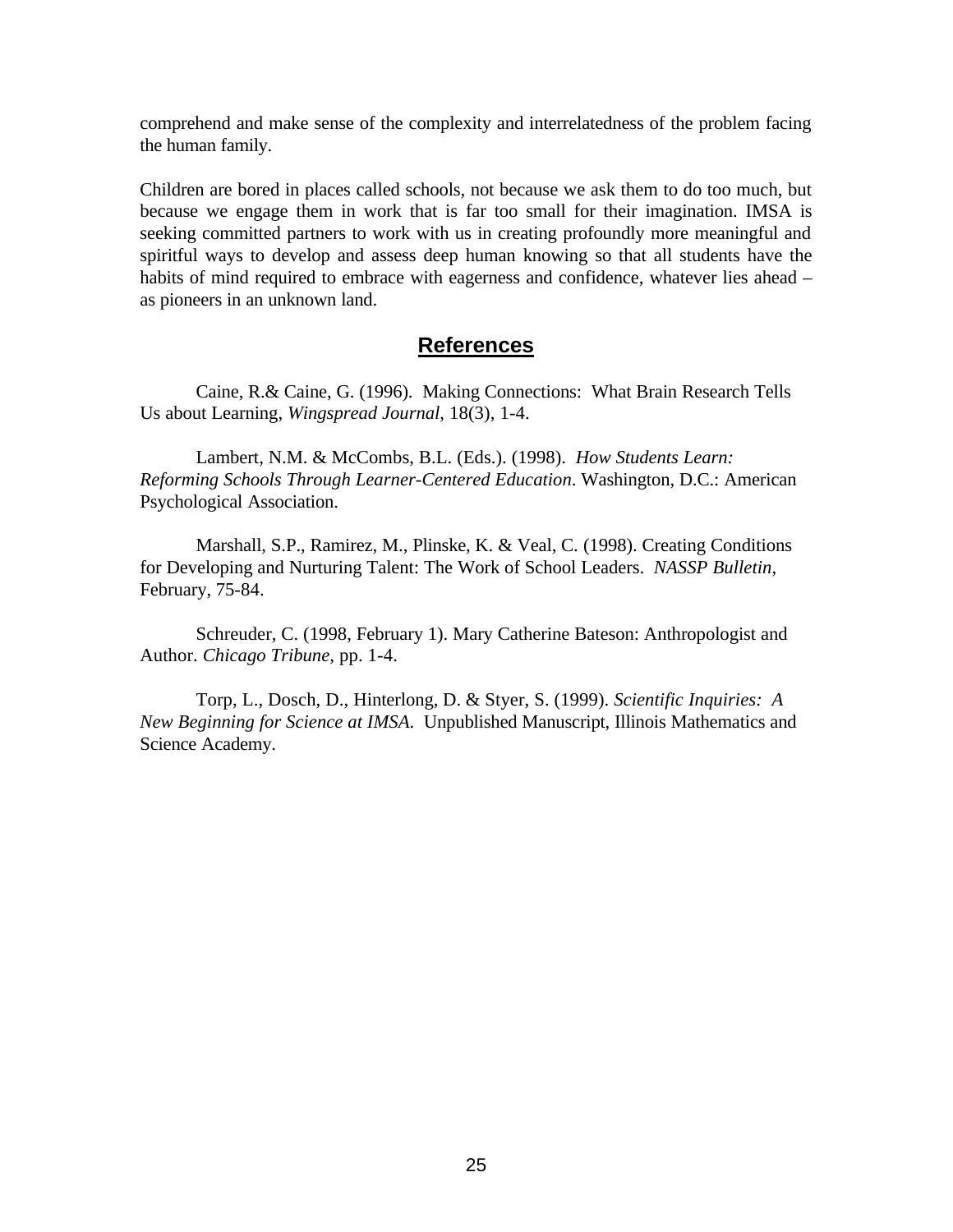### **The Illinois Mathematics and Science Academy** *A Pioneering Educational Community*

#### **IMSA PHILOSOPHY STATEMENT**

"If we do what we know and feel is right, it is bound to happen that among our graduates there will be numbered scientists, engineers, and those who go on to earn degrees in law and letters. There are likely to be those few who create new intellectual worlds, cure a dreaded human ailment or in some other way **significantly** influence life on our planet. Our philosophy will be to treat our charges as if each one is capable of this extraordinary achievement…".

> **IMSA Philosophy Statement Board of Trustees April 1985 (authored by Leon Lederman)**

#### **IMSA'S VISION**

**To create a learning enterprise** that liberates the genius and goodness of all children and invites and inspires the power and creativity of the human spirit **for the world.**

#### **IMSA MISSION**

**To transform mathematics and science teaching and learning** by developing ethical leaders who know the joy of discovering and forging connections within and among mathematics, science, the arts, and the humanities by means of an exemplary laboratory environment characterized by research, innovative teaching, and service.

#### **IMSA GOALS**

By the year 2003, IMSA will be a recognized exemplar and a national leader in mathematics and science teaching and learning.

By the year 2006, IMSA will be a recognized pioneer and architect in the design of a new system of learning that is inquiry-based, problem-centered and integrative and that enables learners to acquire, generate and use knowledge for the world.

#### **IMSA'S CORE COMPETENCY**

Ability to conceive, design, develop and demonstrate exemplary, competency-driven teaching and learning experiences and materials in mathematics and science that are inquiry-based, problem-centered and integrative.

#### **IMSA OBJECTIVES**

There will be a generally accepted paradigm for teaching and learning mathematics and science that embodies interconnections as the basis for understanding.

The achievement of Illinois students in mathematics and science will be defined and assessed by a new system of indicators.

Materials and methods inspired or developed by IMSA and its partners will be so good that they will be the choice of Illinois educators for the foundation of their mathematics and science programs.